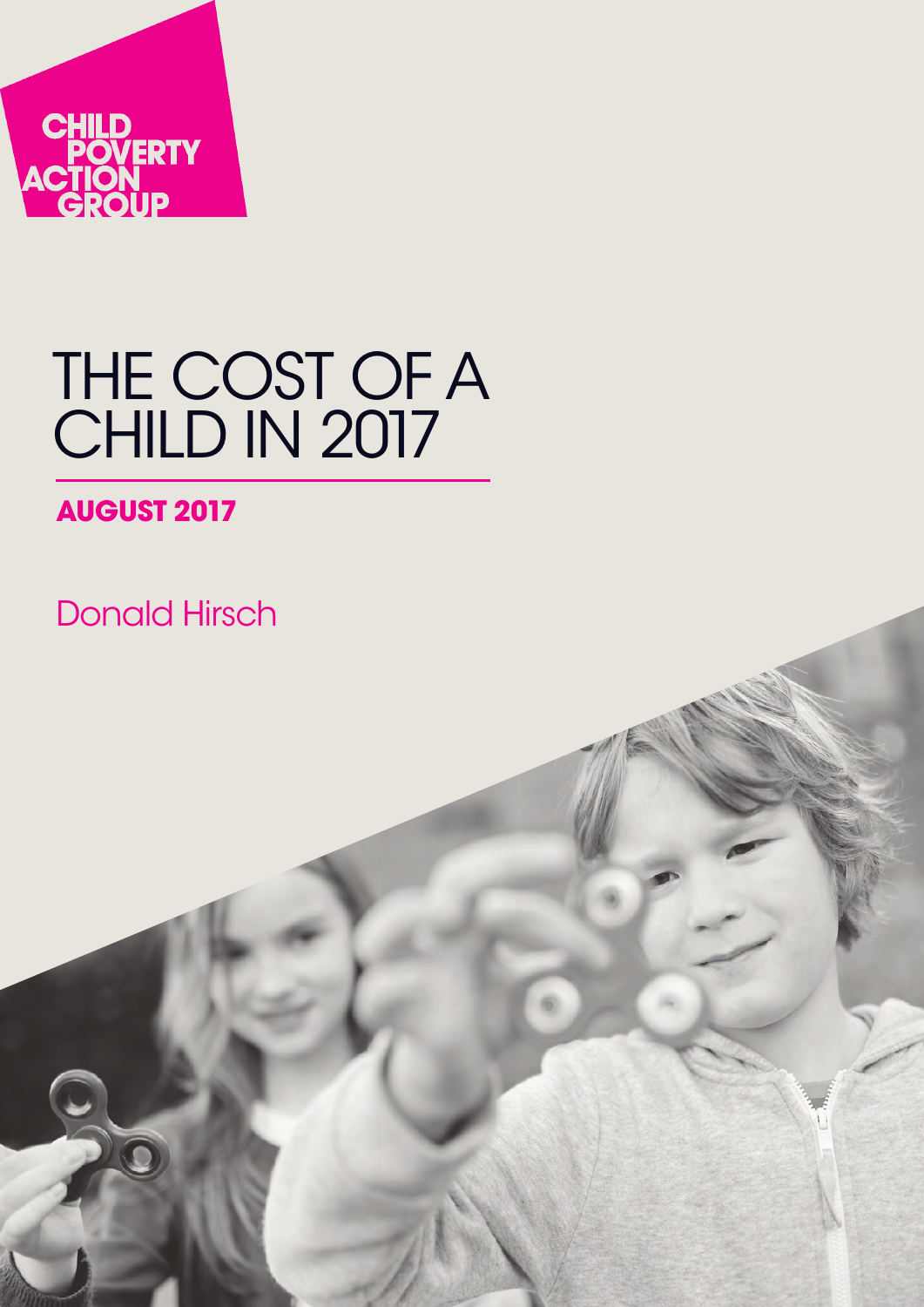

Donald Hirsch

august 2017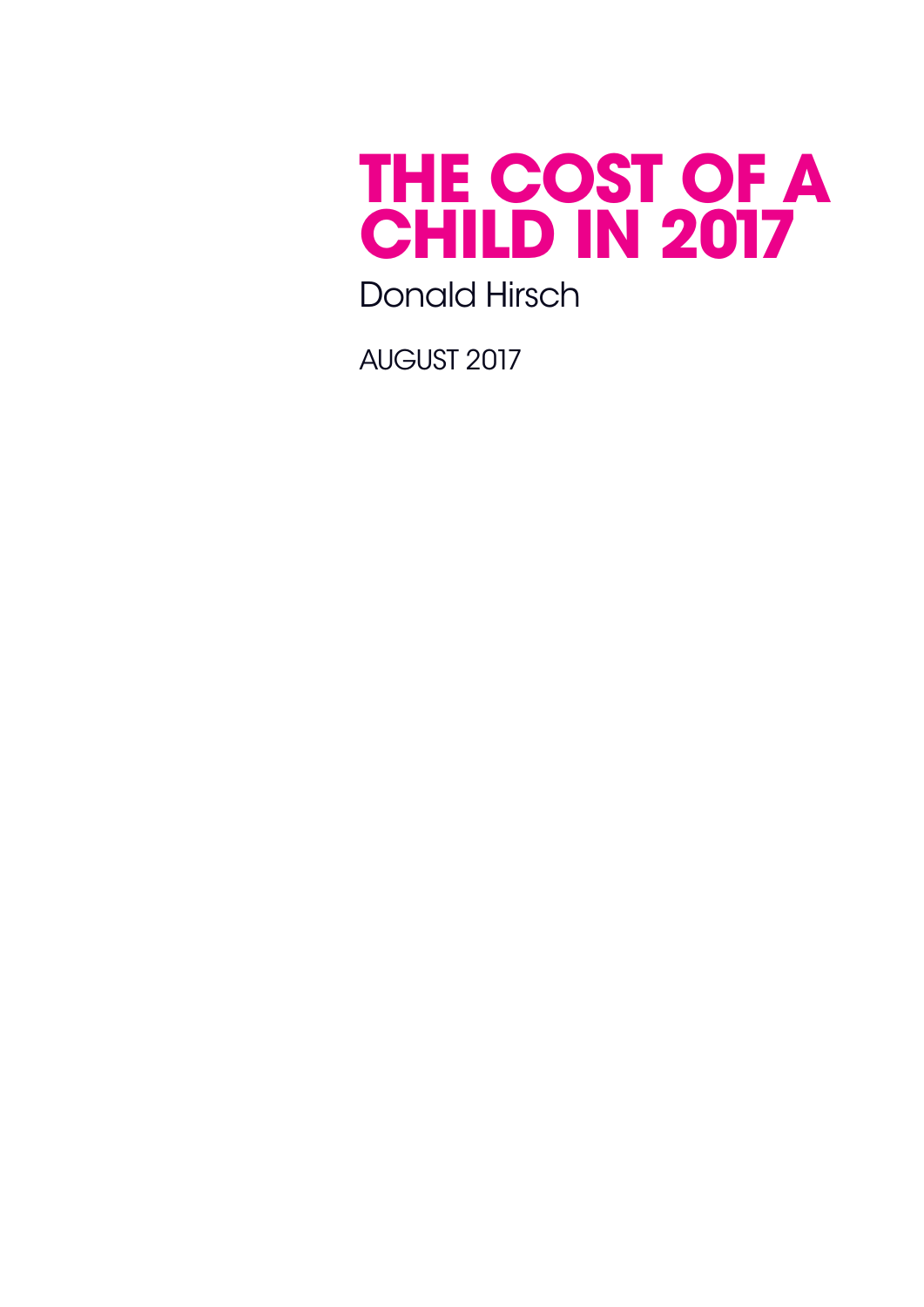Child Poverty Action Group works on behalf of the one in four children in the UK growing up in poverty. It does not have to be like this: we work to understand what causes poverty, the impact it has on children's lives, and how it can be prevented and solved – for good. We develop and campaign for policy solutions to end child poverty. We also provide accurate information, training and advice to the people who work with hard-up families, to make sure they get the financial support they need, and carry out high profile legal work to establish and confirm families' rights. If you are not already supporting us, please consider making a donation, or ask for details of our membership schemes, training courses and publications.

Published by CPAG 30 Micawber Street, London N1 7TB Tel: 020 7837 7979 staff@cpag.org.uk www.cpag.org.uk

© Child Poverty Action Group 2017

This book is sold subject to the condition that it shall not, by way of trade or otherwise, be lent, resold, hired out or otherwise circulated without the publisher's prior consent in any form of binding or cover other than that in which it is published and without a similar condition including this condition being imposed on the subsequent purchaser.

A CIP record for this book is available from the British Library

Child Poverty Action Group is a charity registered in England and Wales (registration number 294841) and in Scotland (registration number SC039339), and is a company limited by guarantee, registered in England (registration number 1993854). VAT number: 690 808117

Design by Colorido Studios Typesetting/page makeup by Devious Designs Cover photo by Thinkstock Printed by Calverts Press

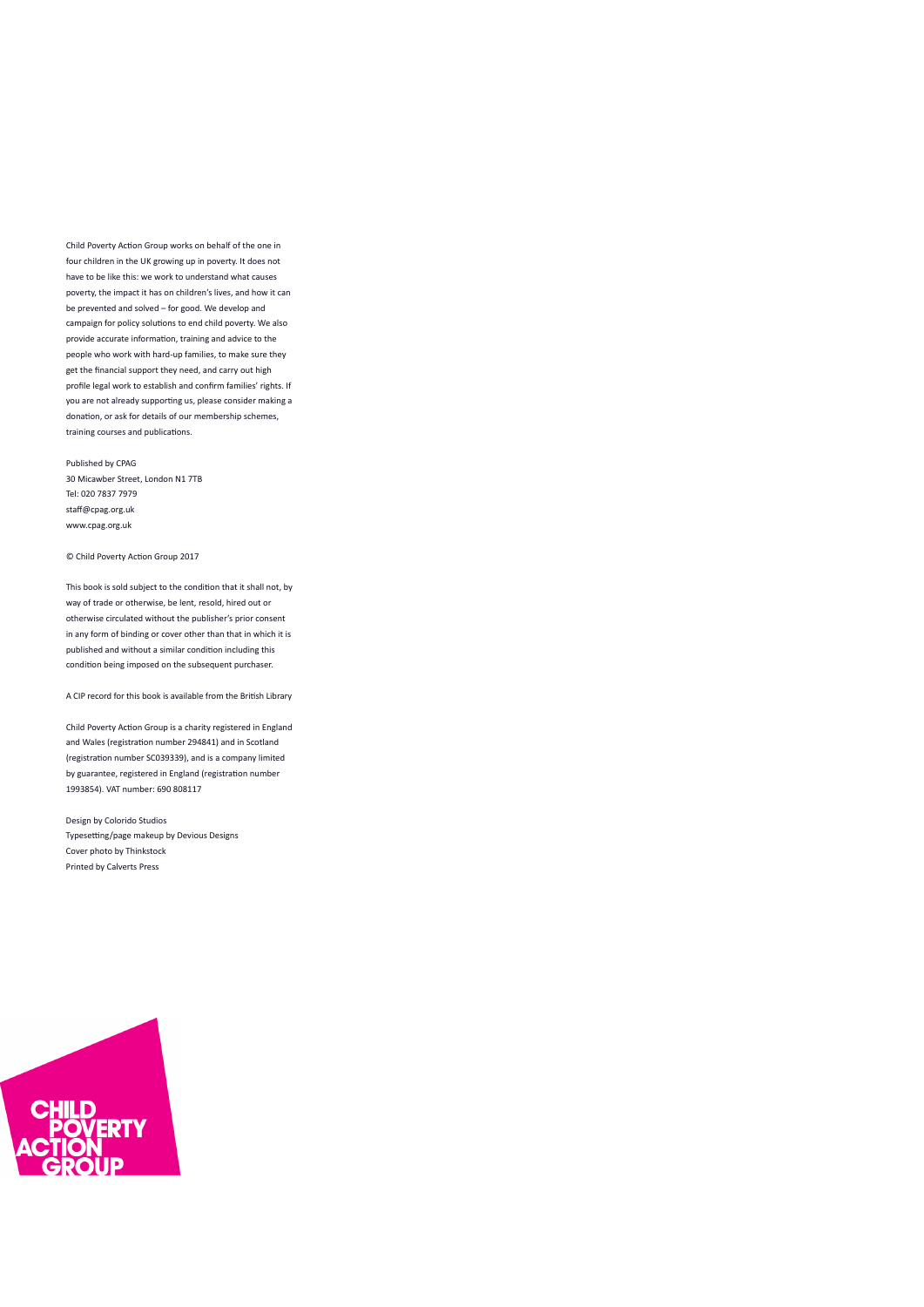## **about the author**

**Professor Donald Hirsch** is Director of the Centre for Research in Social Policy, where he leads the Minimum Income Standard for the UK programme. A former journalist and writing and research consultant, he has written widely on poverty and related fields. From 1998 to 2008 he was Poverty Adviser to the Joseph Rowntree Foundation, where he wrote a number of major reports on child poverty, welfare reform, long-term care and the situation of older workers.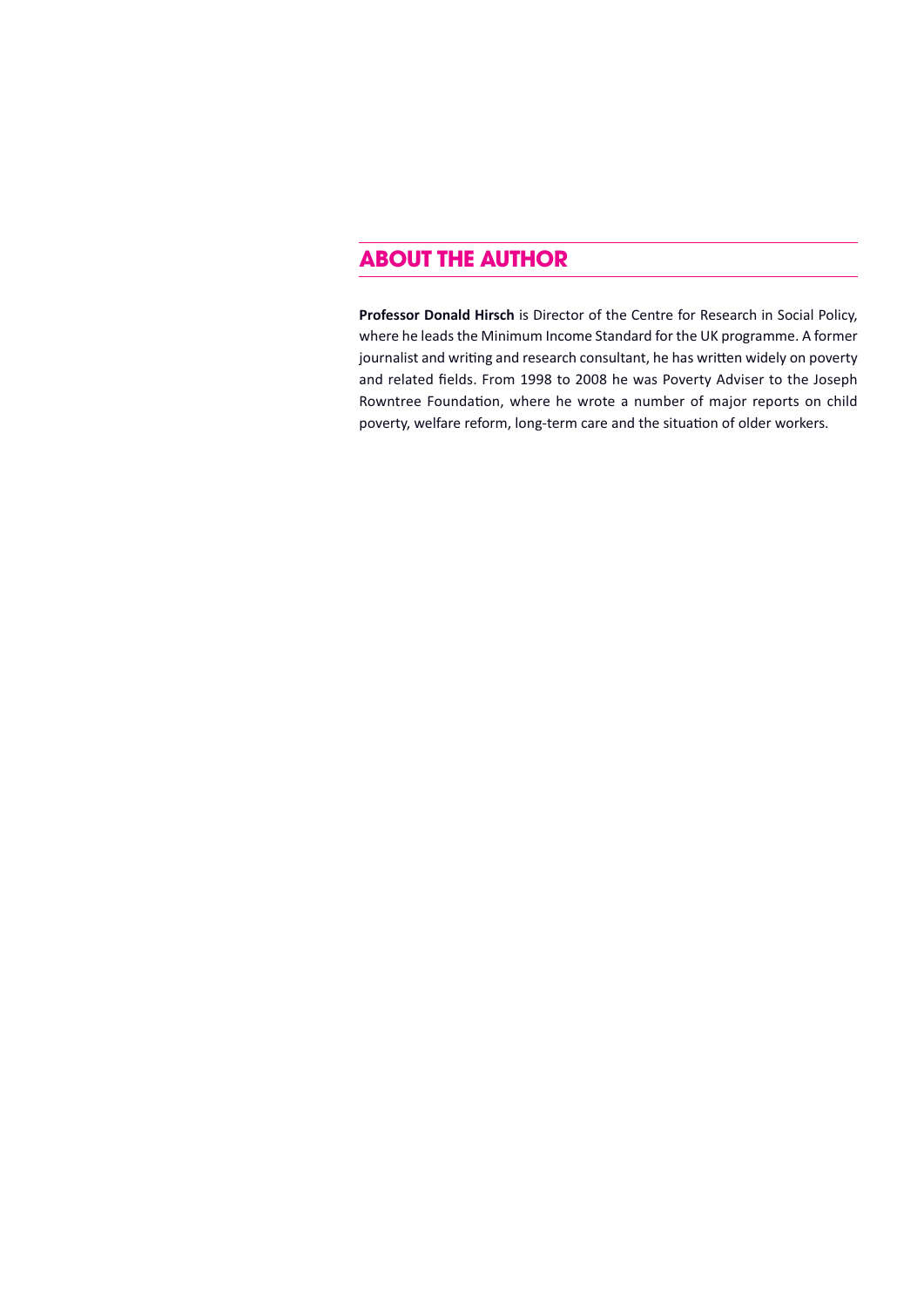## **acknowledgements**



This report was funded by the Child Poverty Action Group as part of a programme of work on the cost of a child also involving the Joseph Rowntree Foundation.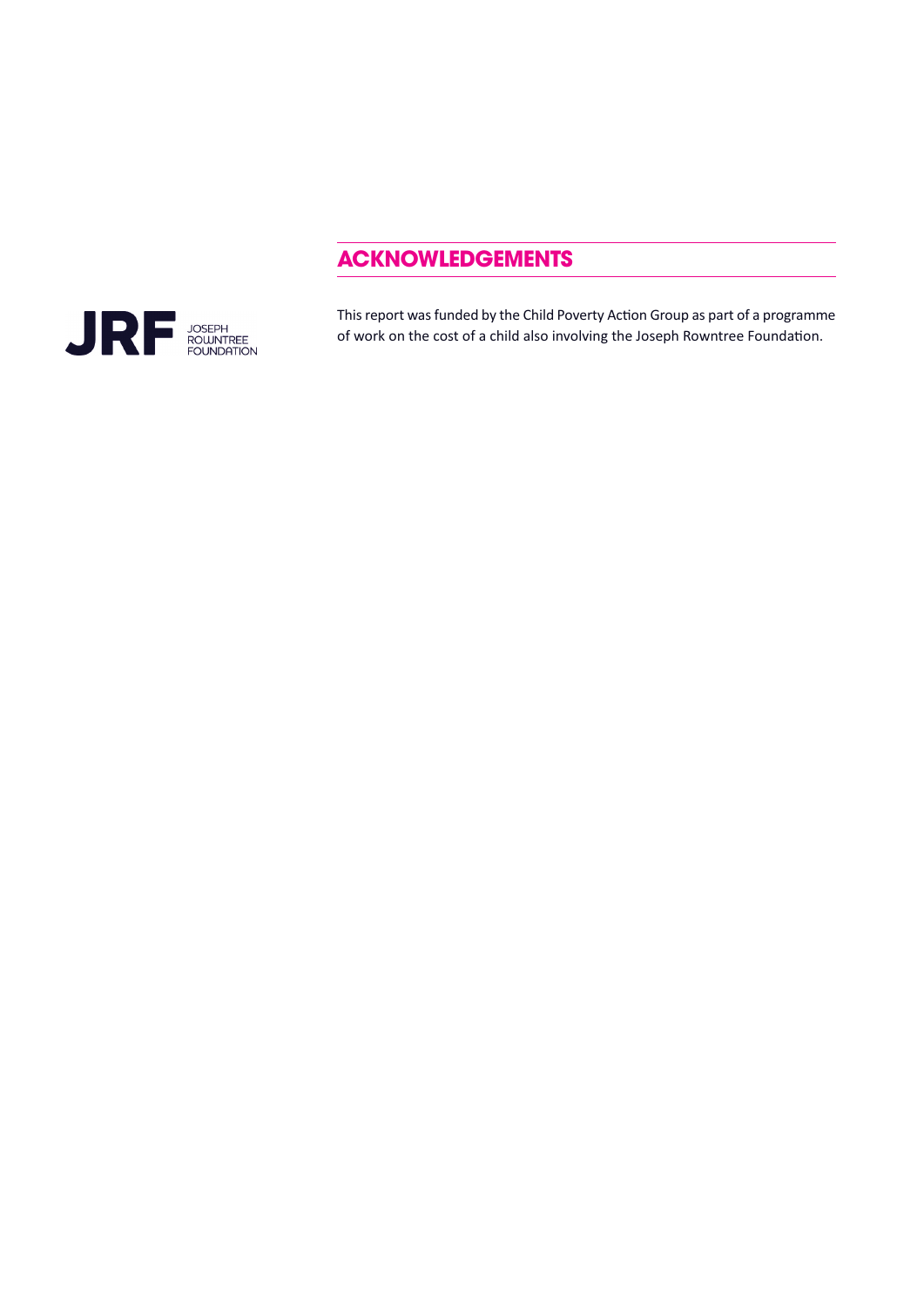## **contents**

### One

7 [Introduction](#page-6-0)

#### **Two**

9 The [calculation](#page-8-0)

### **Three**

11 The cost of a child in 2017

## [Four](#page-21-0)

22 The impact of benefit cuts

### Five

28 [Conclusion](#page-27-0)

## **Appendix**

30 The main calculations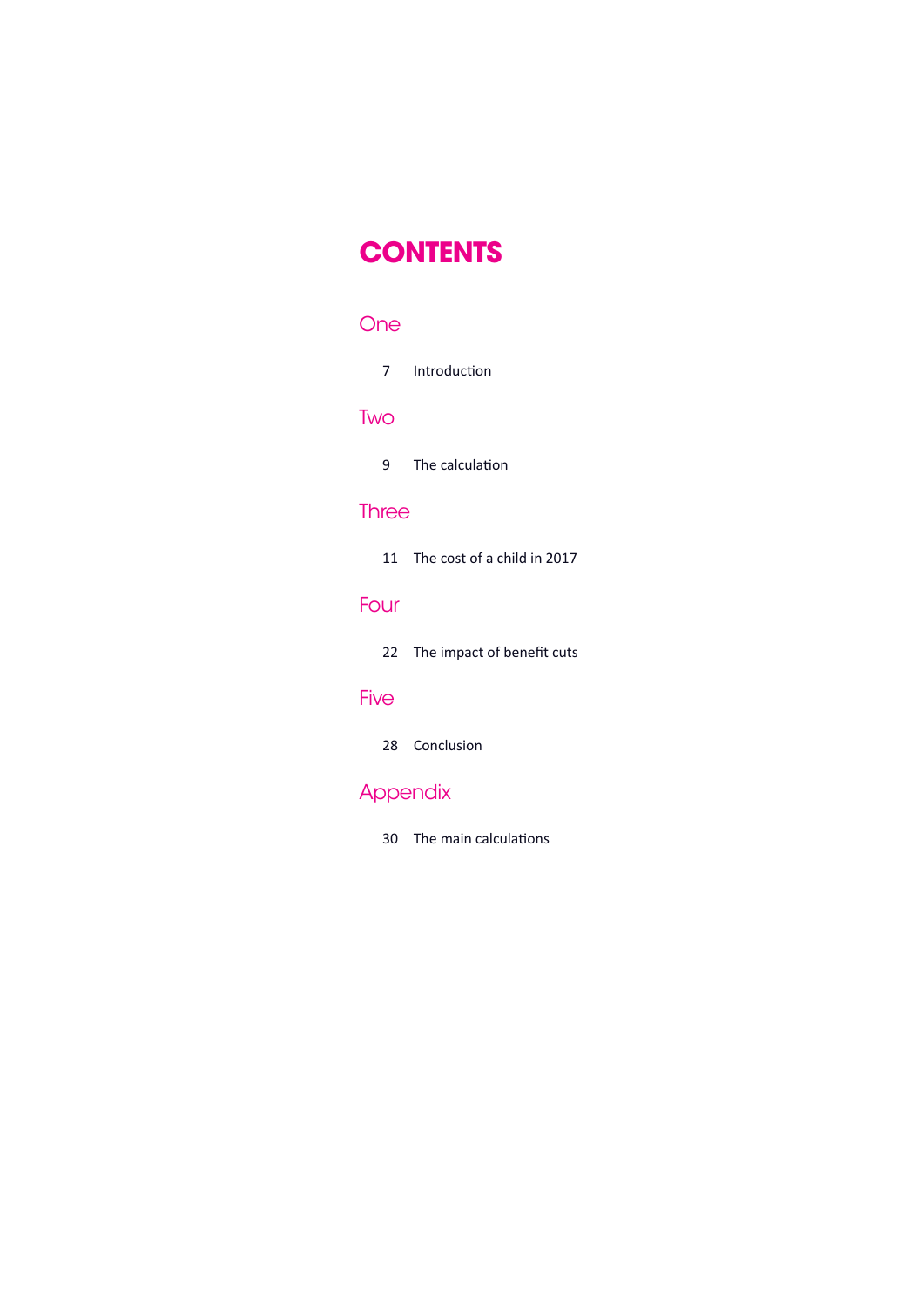# <span id="page-6-0"></span>ONE **introduction**

Many families in the united Kingdom have found it increasingly difficult to cover the cost of bringing up children in recent years. Costs have risen faster than incomes. Parents are reluctant to see their children go without essentials, yet those on low incomes may face a stark choice between neglecting their children's needs,making severe material sacrifices themselves or going into debt.

Since 2012, a series of calculations supported by the Child Poverty Action Group and the Joseph Rowntree Foundation have systematically monitored the minimum cost of a child.<sup>1</sup> This sixth report in the series updates those calculations. It highlights the growing importance of childcare and housing costs in determining whether families can make ends meet.

## **the context**

The past decade has been unprecedently tough for families on modest incomes. Household costs have risen, while household incomes stagnated. From 2012/13 onwards, general incomes started to grow again, and median income had increased by 7 per cent by 2015/16. <sup>2</sup> Median wages have grown modestly – by roughly 2 per cent in 2015 and in 2016 in real terms, after six consecutive years of falling<sup>3</sup> – and for people over 25 on the statutory minimum, pay is now 15 per cent higher than two years ago (£7.50 rather than £6.50 an hour). Yet there has been no consistent upturn in household incomes. With a return to inflation, the growth in pay has once again turned negative. More importantly for families on low incomes, inflation combined with zero growth in state benefits and tax credits is causing real incomes once again to decline. For those in work, any pay rises are being sharply clawed back through the loss of tax credits. And on top of the benefits freeze, 2017 has seen the introduction of a new round of benefit cuts, including the loss of the family element of tax credits and the restriction of means-tested support to two children, both being gradually implemented for newly claiming families.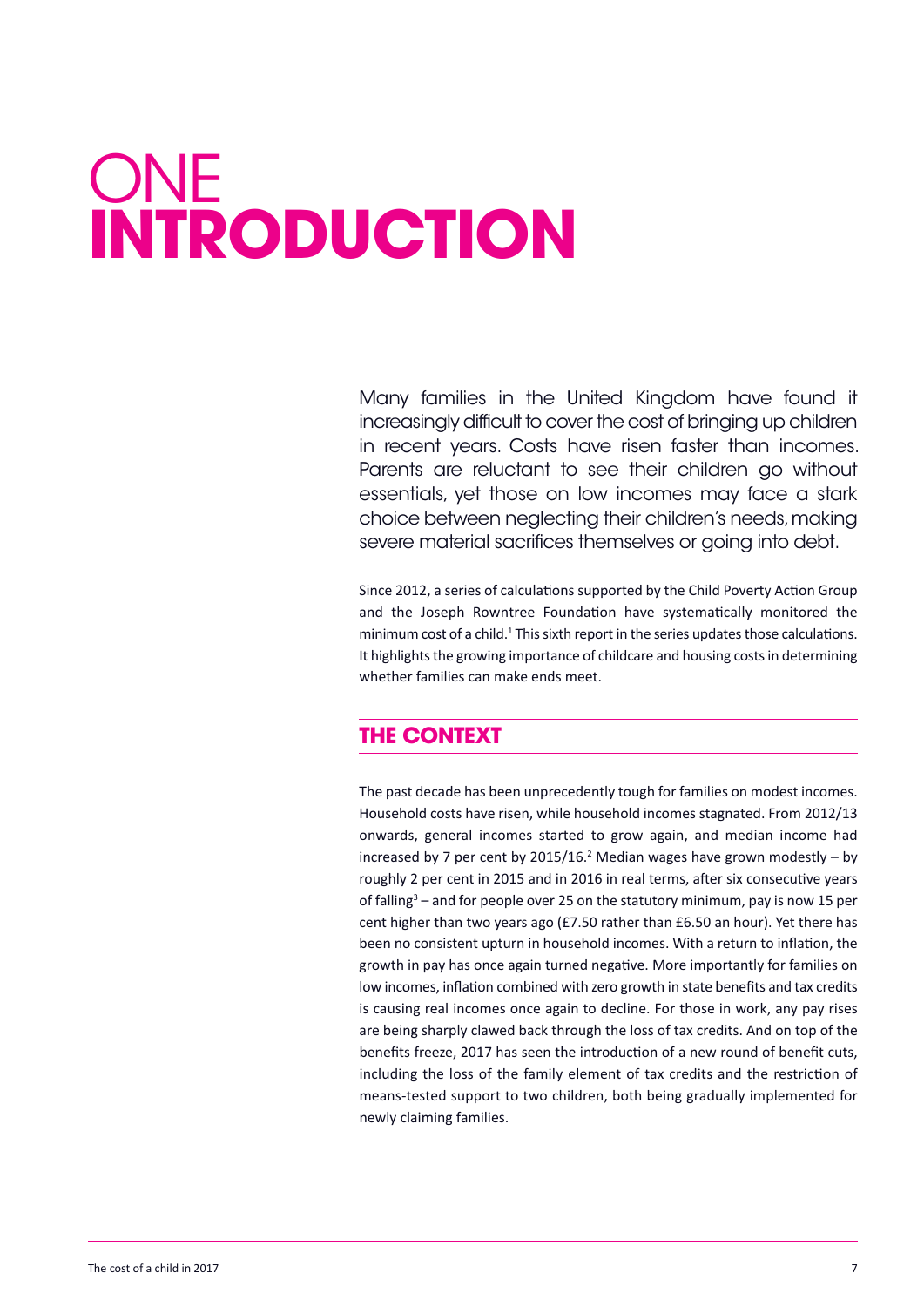This report updates the calculation of the cost of a child for the present year, and goes on to look at how the growing cost of a child is being exacerbated for families facing benefit cuts.

#### **Notes**

- 1. D Hirsch, L Sutton and J Beckhelling, *The Cost of a Child in the Twenty-first Century*, Child Poverty Action Group, 2012
- 2. Department for Work and Pensions, *Households Below Average Income 1994/95 to 2015/16*, 2017
- 3. Office for National Statistics, *Annual Survey of Hours and Earnings*, 2015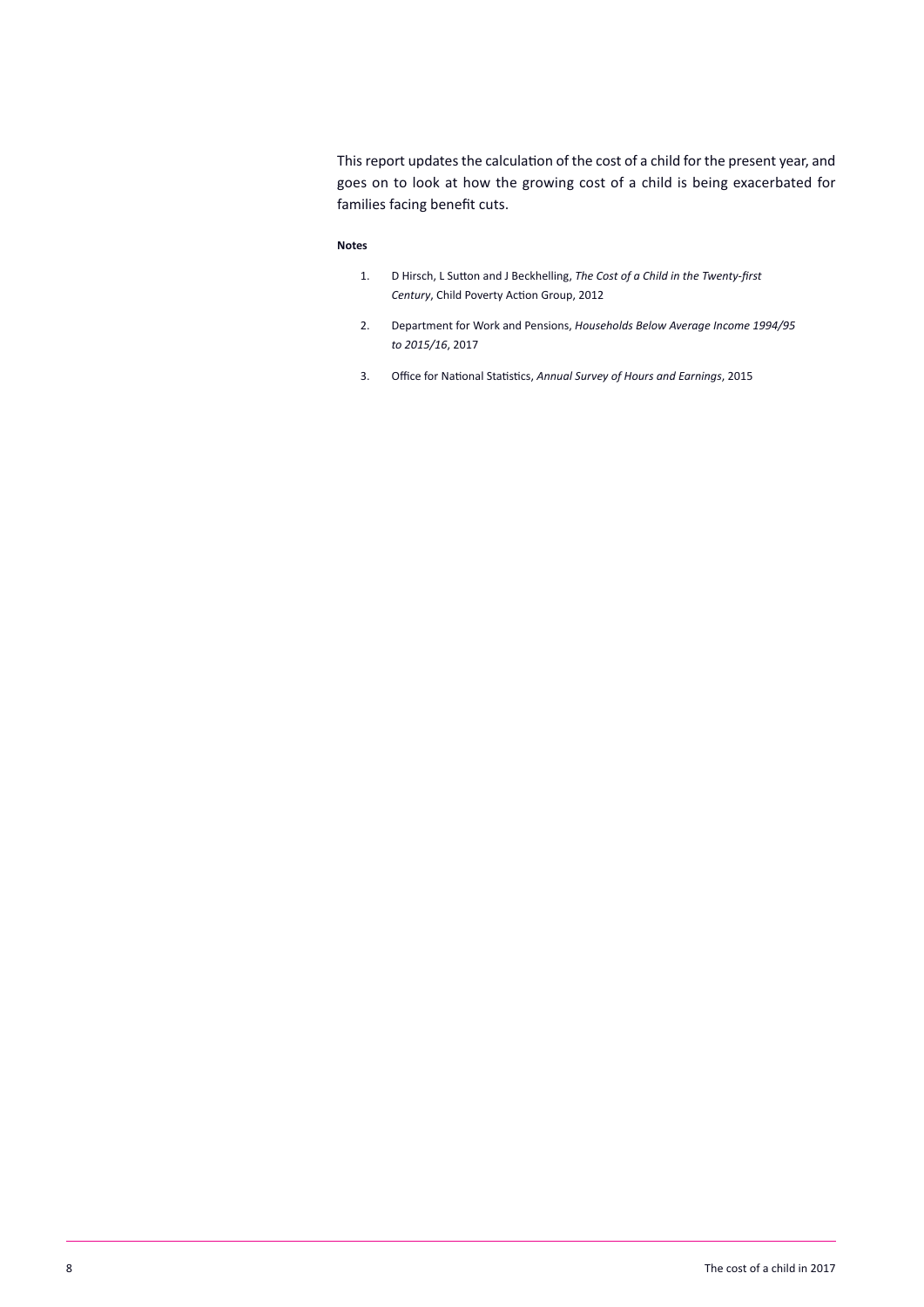# <span id="page-8-0"></span>twO **the calculation**

the 2012 study on the cost of a child developed a detailed, systematic and updatable method for making such a calculation. <sup>1</sup> this is based on the 'minimum income standard (MIS) for the UK', which researches regularly what members of the public think are the essential items that every family should be able to afford (see p10).

The calculation of the cost of a child starts with MIS budgets for a range of family types. These are the product of detailed discussions among members of the public, specifying which goods and services a family would need in order to reach a minimum acceptable standard of living. <sup>2</sup> The costed items in MIS range from food, clothing and heating bills to modest items required for social participation, such as buying birthday presents and taking a week's self-catering holiday in the UK once a year.

The cost of an individual child is calculated not by producing a list of items that a child needs, but as the difference that the presence of that child makes to the whole family's budget. For example, the additional cost of a first child for a couple is the difference between costs for a couple without children and a couple with one child. The additional cost of a second child aged, say, six with a sibling aged eight is calculated as the difference between the budget of a family with two children aged six and eight, and that of a family with just an eight-year-old. Similarly, calculations are also made for lone-parent families, whose costs with one child are compared with the cost of a single adult.

These calculations are made for different children according to their birth order, in each year of their childhood, and also added up to produce a total cost from birth to age 18. They are shown both with and without childcare costs (which, for those requiring childcare, now comprise nearly half of all the costs reported here). Additional housing costs are also included, using a model of minimum costs based on social rents for families with children, but this understates the cost to families in private housing, who may need to spend considerable additional sums to rent or buy a bigger home in order to accommodate additional children. Chapter Four considers different housing and childcare cost scenarios in greater detail.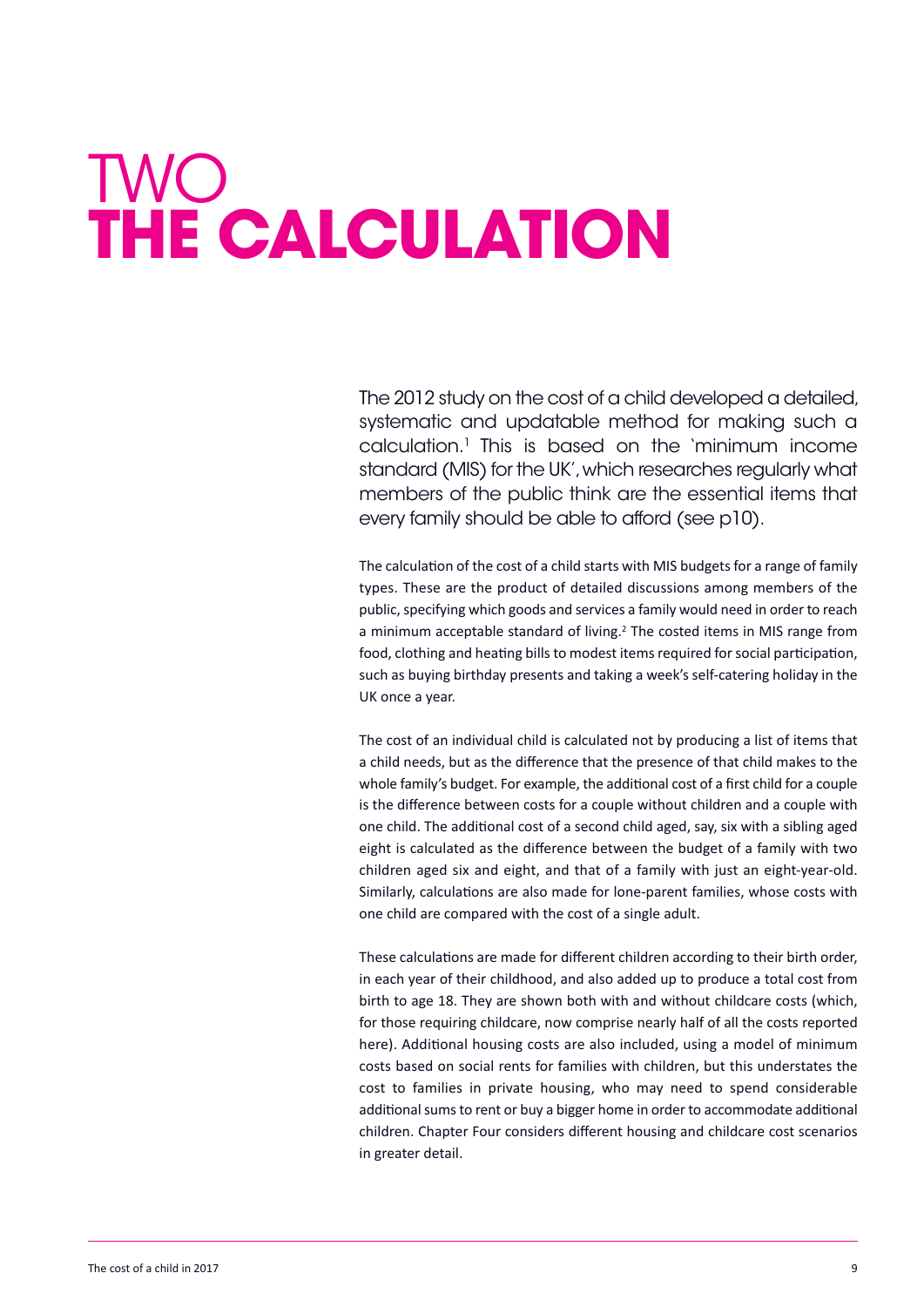## the minimum income standard

The minimum income standard is the income that people need in order to reach a minimum socially acceptable standard of living in the UK today, based on what members of the public think. It is calculated by specifying baskets of goods and services required by different types of household in order to meet this need and to participate in society.

The research is funded by the Joseph Rowntree Foundation and carried out by the Centre for Research in Social Policy (CRSP) at Loughborough University, producing annual updates from 2008 onwards. It was originally developed in partnership with the Family Budget Unit at the University of York, bringing together expert-based and 'consensual' (based on what the public think) methods. The research entails a sequence of detailed deliberations by groups of members of the public, informed by expert knowledge where needed. The groups work to the following definition:

*A minimum standard of living in the United Kingdom today includes, but is more than just food, clothes and shelter. It is about having what you need in order to have the opportunities and choices necessary to participate in society.*

The minimum income standard distinguishes between the needs of different family types. It applies to 'nuclear' families and to childless adults – that is, to households that comprise a single adult or a couple, with or without dependent children.

For further information, see www.lboro.ac.uk/research/crsp/mis-uk.

#### **Notes**

- 1. D Hirsch, L Sutton and J Beckhelling, *The Cost of a Child in the Twenty-first Century*, Child Poverty Action Group, 2012
- 2. See www.lboro.ac.uk/research/crsp/research/mis-uk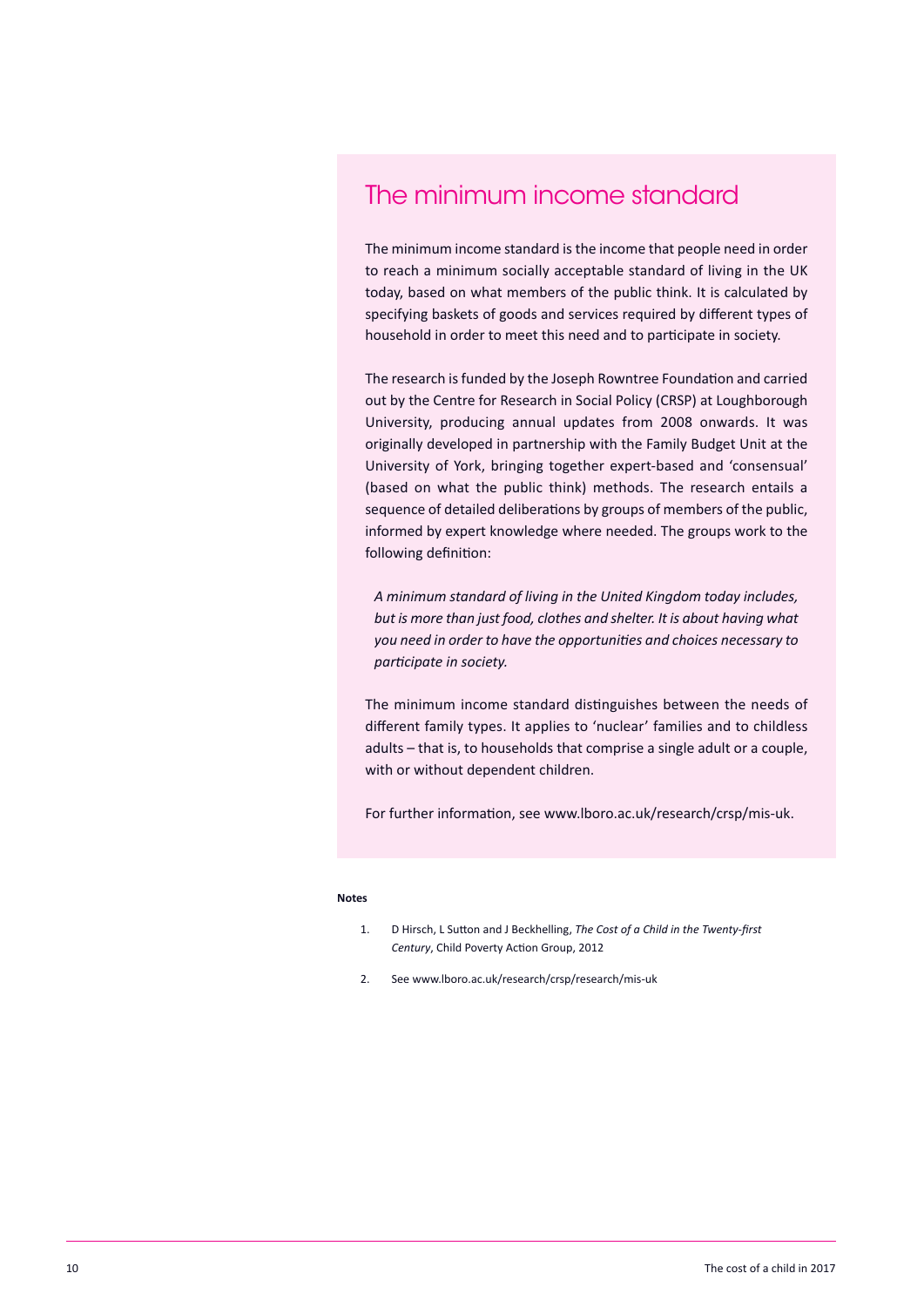## <span id="page-10-0"></span>**THREE the cost of a child in 2017**

## **scorecard: the cost of a child in 2017**

The following 'scorecard' summarises the cost of a child in 2017 and its relationship to basic family incomes. Each of the seven indicators in the scorecard is then looked at more closely, in graphs showing the change since the costs were first calculated in 2012.

#### scorecard: cost of a child in 2017

| A. How much extra a child adds to family costs, and<br>how much benefits contribute towards this cost | Minimum additional cost of a child<br>(averaged for first and second child)                       |             |  |  |
|-------------------------------------------------------------------------------------------------------|---------------------------------------------------------------------------------------------------|-------------|--|--|
|                                                                                                       | Couple                                                                                            | Lone parent |  |  |
| 1. Basic cost over 18 years                                                                           | £75,436                                                                                           | £102,627    |  |  |
| 2. Full cost over 18 years                                                                            | £155,142                                                                                          | £187,120    |  |  |
| 3. Percentage of basic cost covered by child benefit                                                  | 21%                                                                                               | 16%         |  |  |
| 4. Percentage of basic cost covered by child benefit<br>plus maximum child tax credit                 | 94%                                                                                               | 69%         |  |  |
|                                                                                                       |                                                                                                   |             |  |  |
| B. The extent to which families have enough<br>to cover the minimum cost of living                    | Net income as a percentage of<br>minimum family costs (family with<br>two children, aged 3 and 7) |             |  |  |
|                                                                                                       | Couple                                                                                            | Lone parent |  |  |
| 5. Not working                                                                                        | 58%                                                                                               | 60%         |  |  |
| 6. Each parent working full time on the national<br>living wage                                       | 87%                                                                                               | 82%         |  |  |

Note: 'Basic cost' does not include rent, childcare or council tax. 'Net income' refers to disposable income, after subtracting rent childcare and council tax.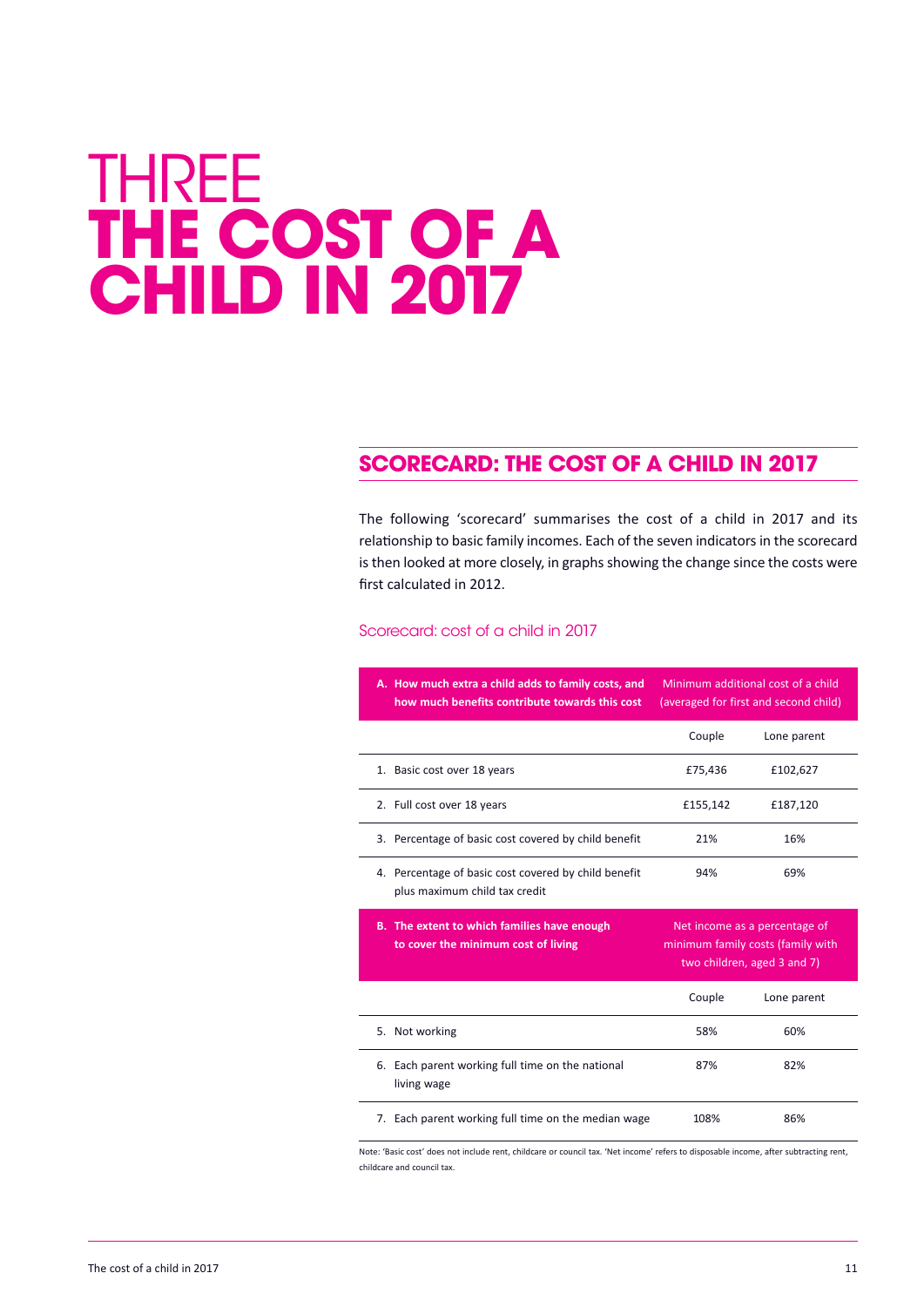### **the cost of a child and how it is changing**

Indicators 1 and 2 are indicators of the cost of raising a child. As these evolve over time, we can see how this cost is changing, relative to general prices and to earnings.

Overall, in the year to April 2017, the estimated minimum cost of bringing up a child from birth to her/his 18th birthday, excluding rent and housing costs, rose from about £72,600 to £75,400 for a couple and from £99,000 to £102,600 for a lone parent. These increases of just under 4 per cent reflect price rises and are somewhat greater than the general inflation rate of just under 3 per cent, because the prices of certain essentials, most notably public and private transport costs, have risen particularly quickly. More important, however, is the fact that general prices are now rising after a period of stability and this is putting family budgets under new strain.

The overall cost of a child, including rent and childcare, has risen from £151,600 to £155,100 for a couple and from £182,600 to £187,100 for a lone parent. This total has increased by about 2.5 per cent. This slower rate of increase is influenced by a modest fall in social rents (by 1 per cent a year) and by stable overall childcare prices, although an increase in the cost of after school clubs has also had an influence. For families renting privately, costs will have risen by more, since private rents rose by about 2 per cent in the past year.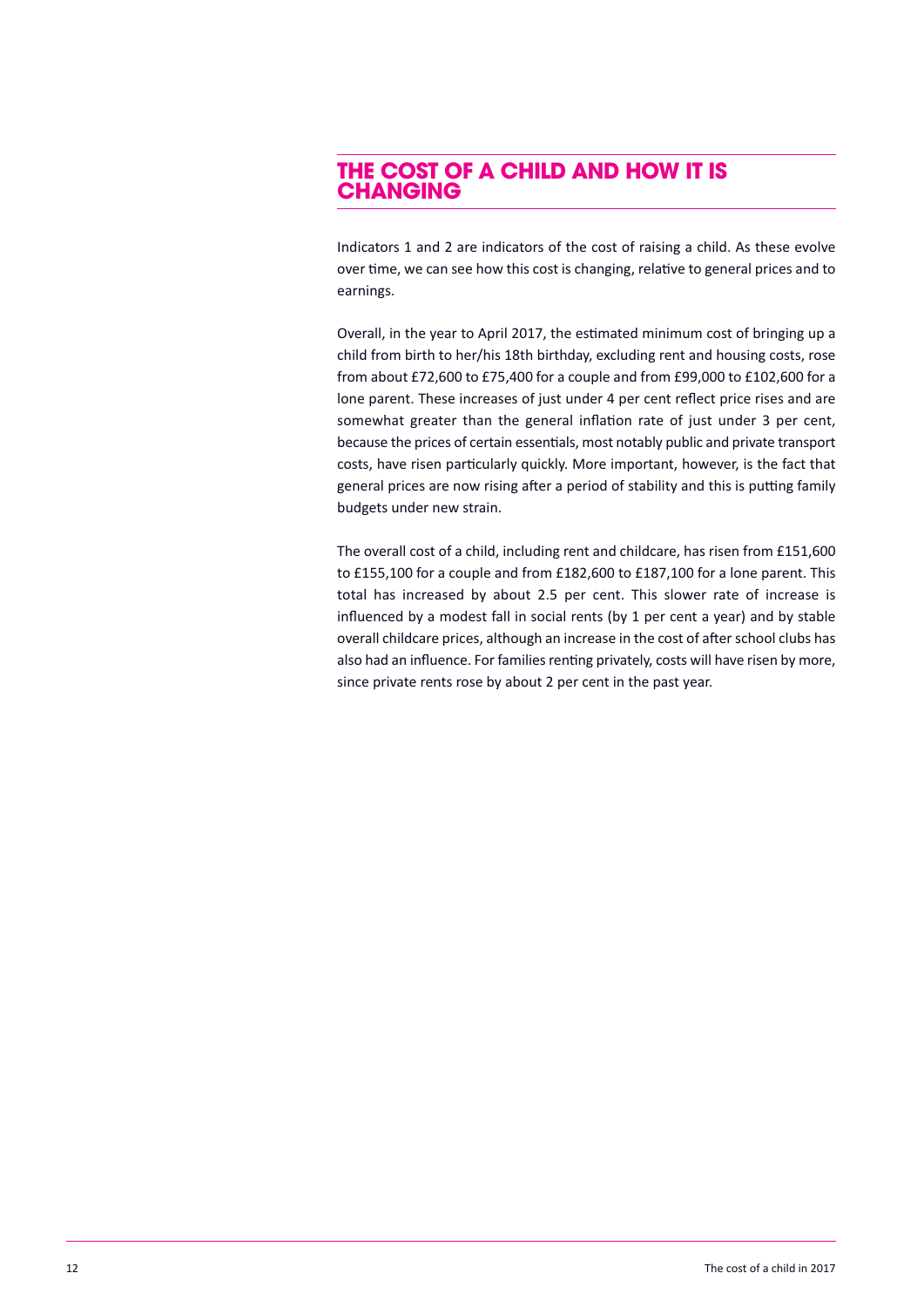Indicator 1 Basic cost of a child, from birth to age 18



**What this indicator shows:** The basic additional cost of a child. Since housing, childcare and council tax can vary and are sometimes wholly or partly covered by state support, this basic calculation excludes those costs.

### Indicator 2

Full cost of a child, from birth to age 18



**What this indicator shows:** The additional cost of a child including estimates of housing, council tax and childcare (assuming parents work), not taking account of government help such as housing benefit and childcare support in tax credits.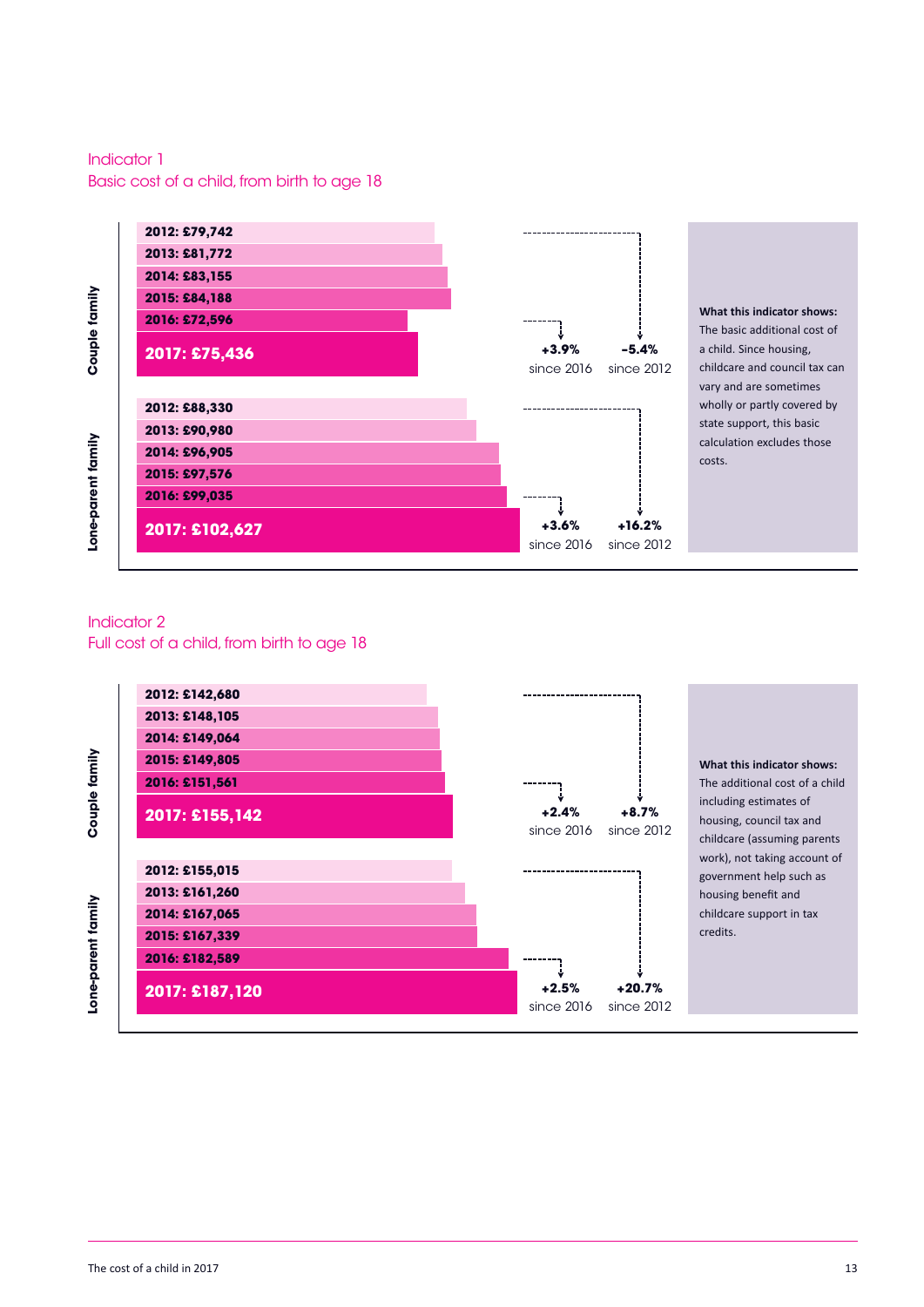## **the adequacy of children's benefits**

Indicators 3 and 4 show how much of the additional costs of a child, not including childcare, are covered by benefits.

Child benefit and child tax credit rates have not changed since 2015. The return of inflation means that the adequacy of benefits is now falling. Child benefit now covers barely a fifth of the cost of a child for a couple, and less than a sixth for a lone parent. For those receiving maximum benefits, the overall benefit package now falls 31 per cent short of covering the cost to a lone parent of bringing up a child, up from 22 per cent in 2012. For a couple, it is only 6 per cent short, an increase in the shortfall since last year but a decrease since 2012, influenced by a more modest assesment of minimum costs made by couple parents in 2016, in the wake of years of austerity.<sup>1</sup> It is important to bear in mind that while children's benefits still cover the bulk of the *additional* cost of a child, adult benefits fall so far short of covering the cost of adults that families fall far short of meeting their costs overall, as shown in Indicator 5.





**couple fa**

**lone-p arent fa**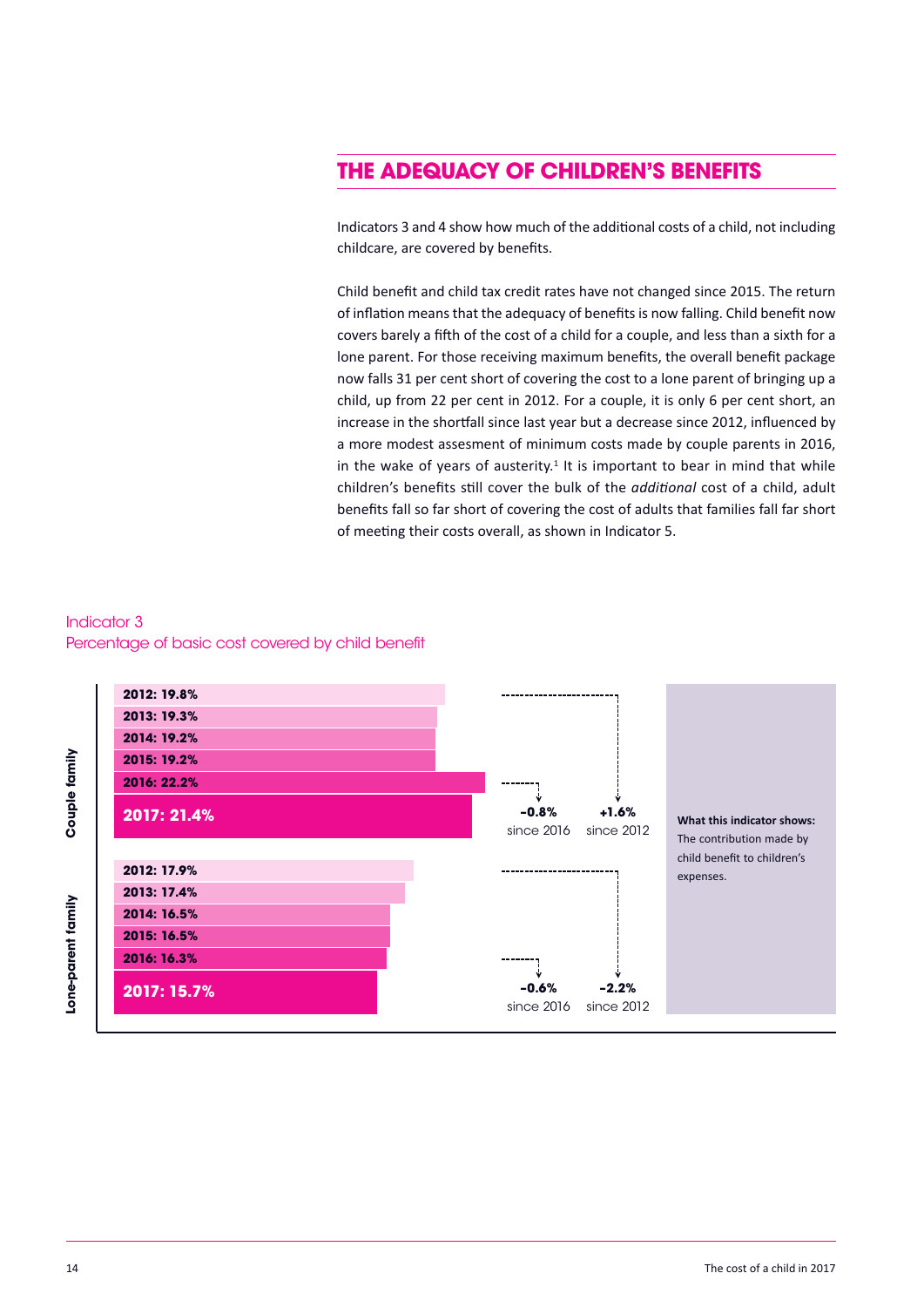

#### Indicator 4

Percentage of basic cost covered by child benefit plus maximum child tax credit

## The extent to which benefits for low-income families cover the additional cost of

#### Indicator 5

Disposable family income as a percentage of minimum family costs: out-of-work family

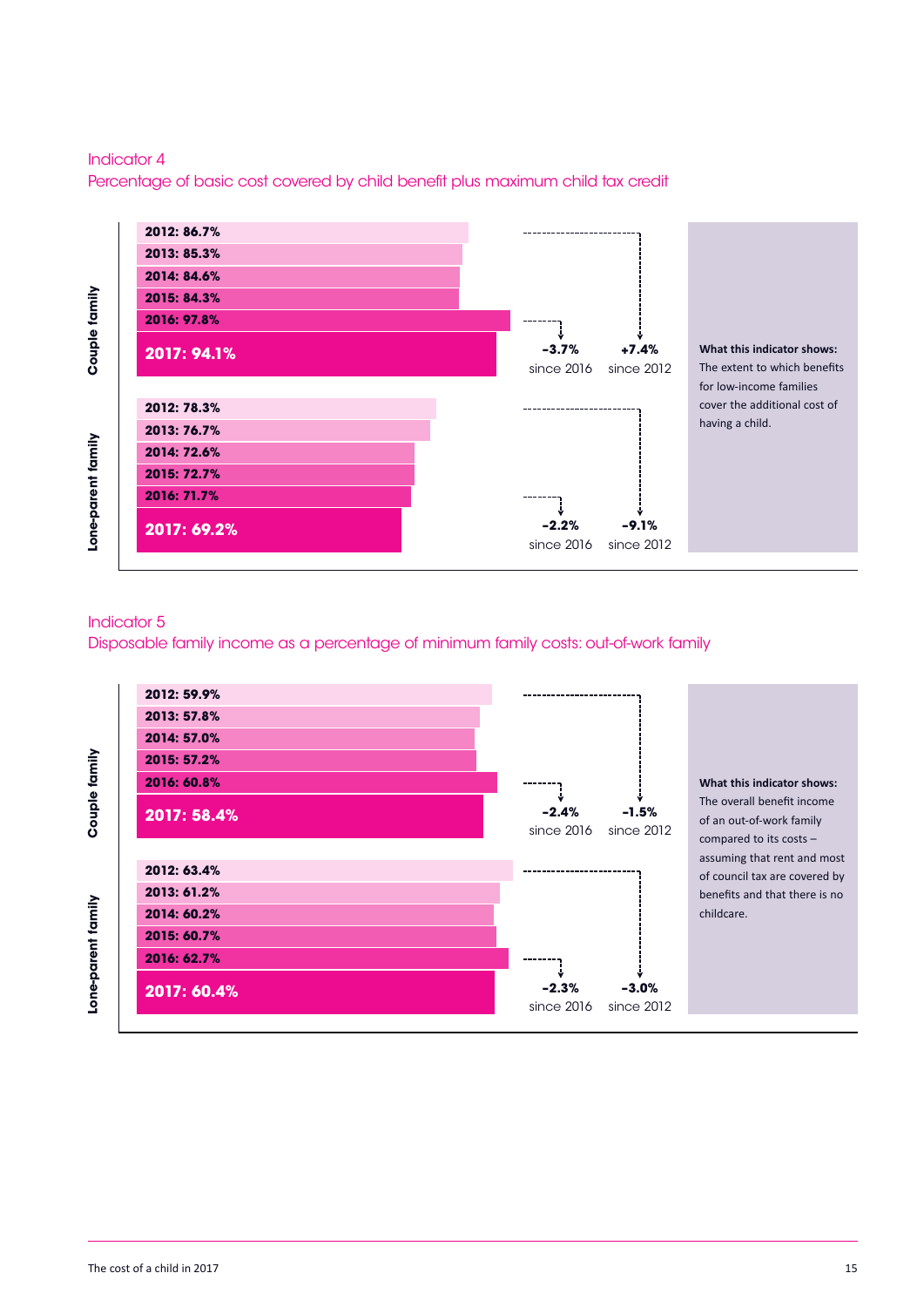## **the adequacy of family incomes**

Indicators 5 to 7 go on to consider incomes relative to costs from the perspective of the whole family, rather than just the additional cost of children. They show the adequacy of family income after any childcare and rent have been paid (but including as income the amount the government gives to help pay for these things). They tell us what families who do not work, who work for the minimum wage or who earn the median wage are left with to pay weekly expenses, relative to what they need.

Out-of-work benefits continue to fall far short of what is needed for a minimum acceptable standard of living. As shown in Indicator 5, these have fluctuated since 2012, with a relative improvement for couple families in 2016 associated with more modest requirements, but a deterioration in 2017. Both couple families and lone parents who rely on benefits now have to forego about 40 per cent of the budget that is needed for a socially acceptable minimum.

Despite the introduction of the National Living Wage, low-paid families are still unable to earn enough to meet their families' needs, even if they work full time. Indeed, the freeze in benefits has meant that a 4 per cent increase in the National Living Wage in 2017 has not prevented those depending on it and on tax credit support from facing a growing gap between income and costs. A lone parent with two children now falls nearly 20 per cent short of making ends meet, even working full time on the National Living Wage. This is nearly double the shortfall for the same type of family on the minimum wage in 2012. These trends reflect how better pay on its own will not allow working families to make ends meet as long as their help from the state fails to keep up with rising prices. An important factor in this is that most of the additional pay is being clawed back in reduced tax credits through the means test.<sup>2</sup>

For families on median earnings, the contrast between lone parents and couple families is particularly pronounced. The former now fall 14 per cent short of an adequate income even with a reasonably paid job, more than twice as much as in 2012, burdened in particular by the high cost of childcare. For a couple with two young children, on the other hand, median wages are still enough to get 8 per cent above the minimum. Such couple families will also be less vulnerable to future benefit cuts than lone parents. A couple working full time on median wages does not receive any support from tax credits or universal credit (although they do receive child benefit), whereas a lone parent on such a wage still relies on this support to help support childcare if they pay for it.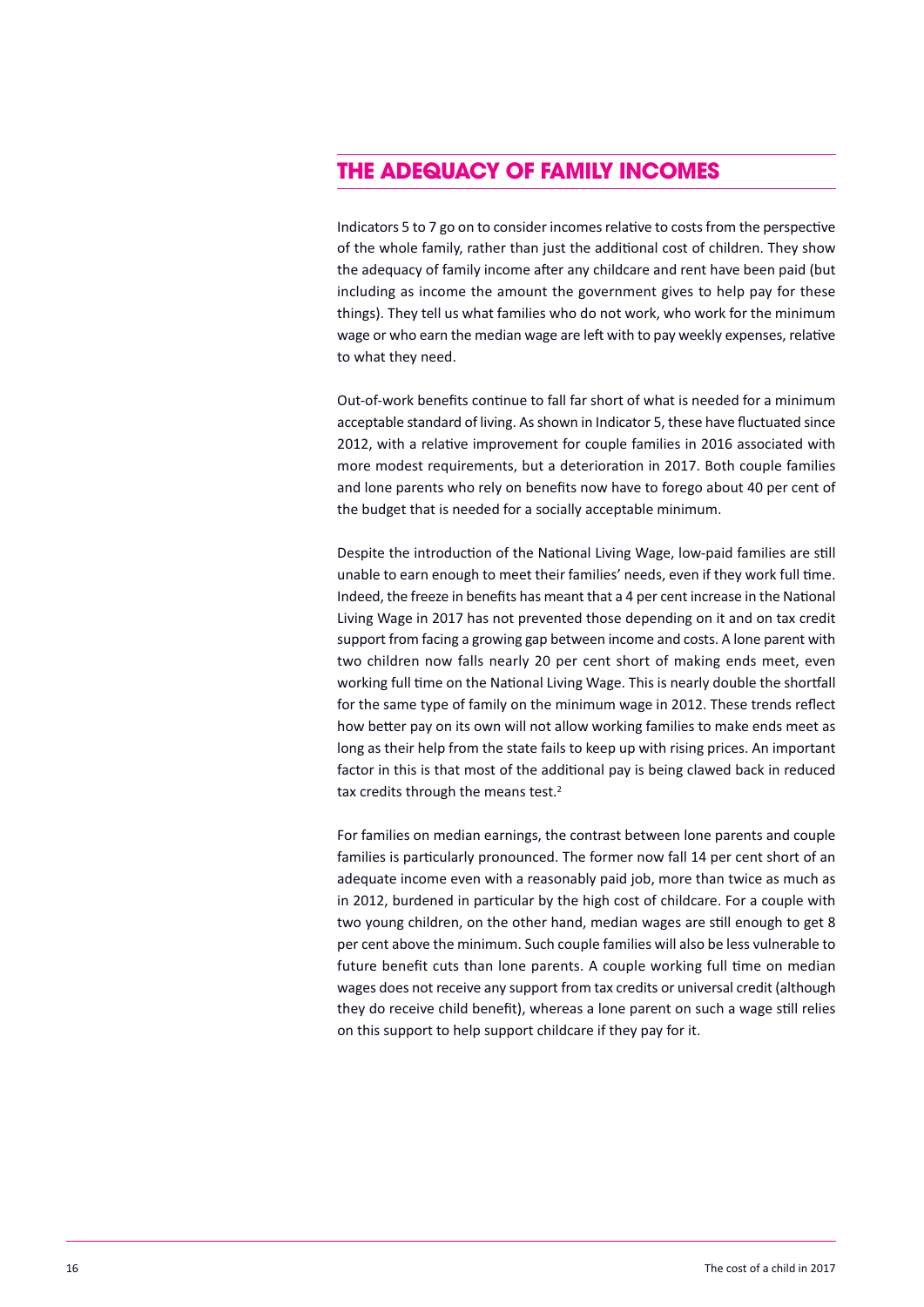#### Indicator 6

Disposable family income as a percentage of minimum family costs: working full time on national minimum/living wage



#### Indicator 7

Disposable family income as a percentage of minimum family costs: working full time on median wage



**mily couple fa**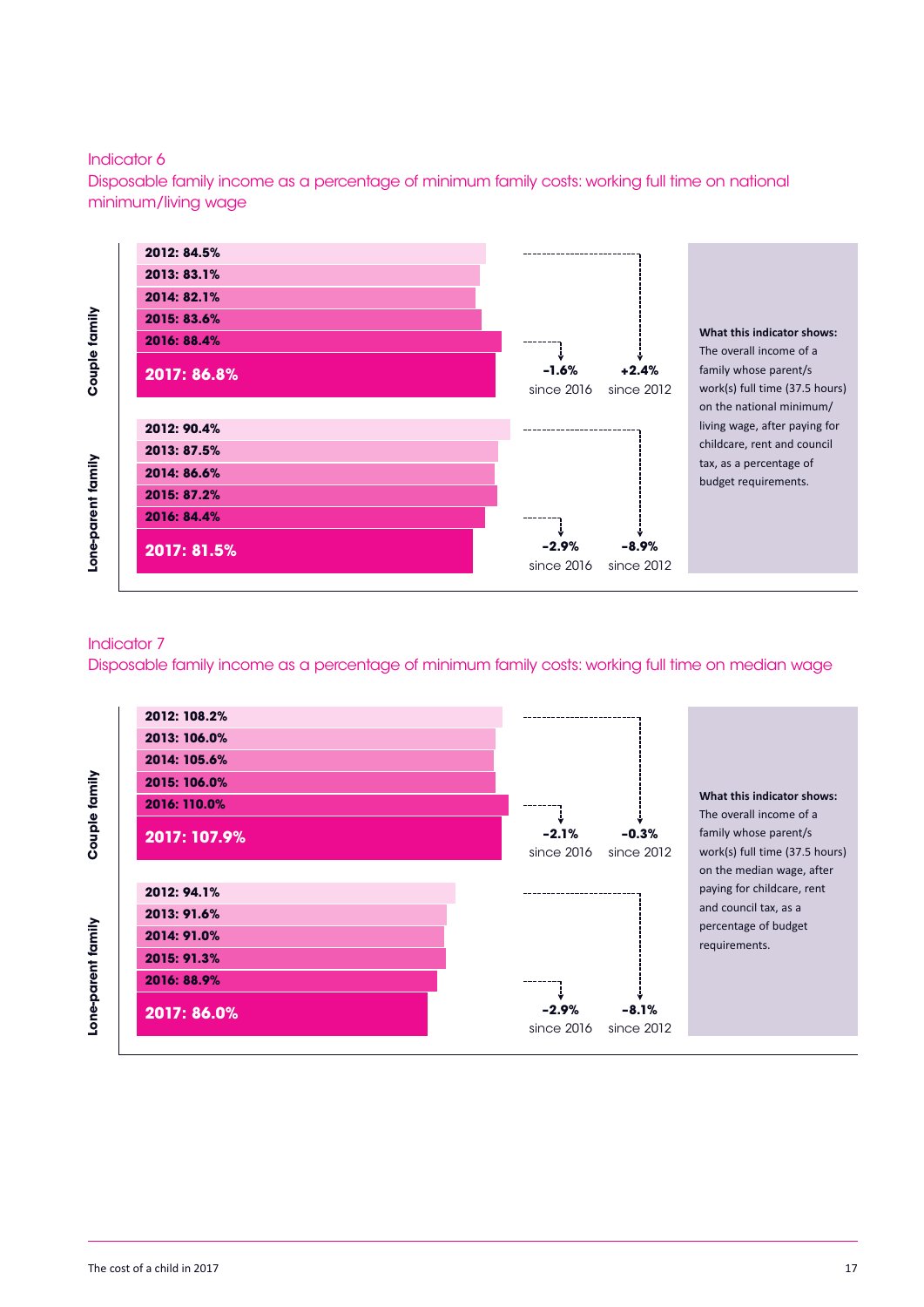### **how much families need and the adequacy of benefits: further detail**

The following table and graphs update those published in the 2012 *The Cost of a Child in the Twenty-first Century*. For more detail on their interpretation, see Chapter Five of that report. 3

- Table 3.1 shows the additional cost of children, according to their birth order and whether they are brought up by one or by two parents. This shows that, in general, the cost of each successive child in the family tends to fall with economies of scale, but that this is not a straightforward relationship. The arrival of a first child brings some general additional costs(notably the cost of a car, which is not considered essential for families without children), but also brings some economies in terms of the ways in which adults tend to specify their own needs as parents, compared with before they were parents. Since these savings are not repeated with subsequent children, the relative cost of the first child is not as great as it would otherwise be. Moreover, there are some features of having additional children that can bring new types of cost. For example, a tumble dryer is not considered essential until there are at least three children in the family, and some larger families need a larger car.
- Figure 3.1 shows the relationship between the age of a child and weekly costs according to whether a family needs to use childcare and, if so, whether the family's income is sufficiently low to get help

| Table 3.1                               |  |
|-----------------------------------------|--|
| The additional cost of each child, 2017 |  |

|                                                     | Couple parent      |                     |                    |                     | Lone parent        |              |                    |
|-----------------------------------------------------|--------------------|---------------------|--------------------|---------------------|--------------------|--------------|--------------------|
|                                                     | <b>First child</b> | <b>Second child</b> | <b>Third child</b> | <b>Fourth child</b> | <b>First child</b> | Second child | <b>Third child</b> |
| Total cost over 18 years                            | £151,529.50        | £158,754.82         | £171,644.53        | £160,897.74         | £205,764.06        | £168,475.89  | £157,344.67        |
| Average per year                                    | £8,418.31          | £8,819.71           | £9,535.81          | £8,938.76           | £11,431.34         | £9,359.77    | £8,741.37          |
| Average per week                                    | £161.46            | £169.15             | £182.88            | £171.43             | £219.23            | £179.50      | £167.64            |
| <b>Excluding rent, childcare</b><br>and council tax |                    |                     |                    |                     |                    |              |                    |
| Total cost over 18 years                            | £78,320.87         | £72,550.74          | £85,041.30         | £78,119.59          | £124,655.27        | £80,597.93   | £86,013.35         |
| Average per year                                    | £4,351.16          | £4,030.60           | £4,724.52          | £4,339.98           | £6,925.29          | £4,477.66    | £4,778.52          |
| Average per week                                    | £83.45             | £77.30              | £90.61             | £83.23              | £132.81            | £85.87       | £91.64             |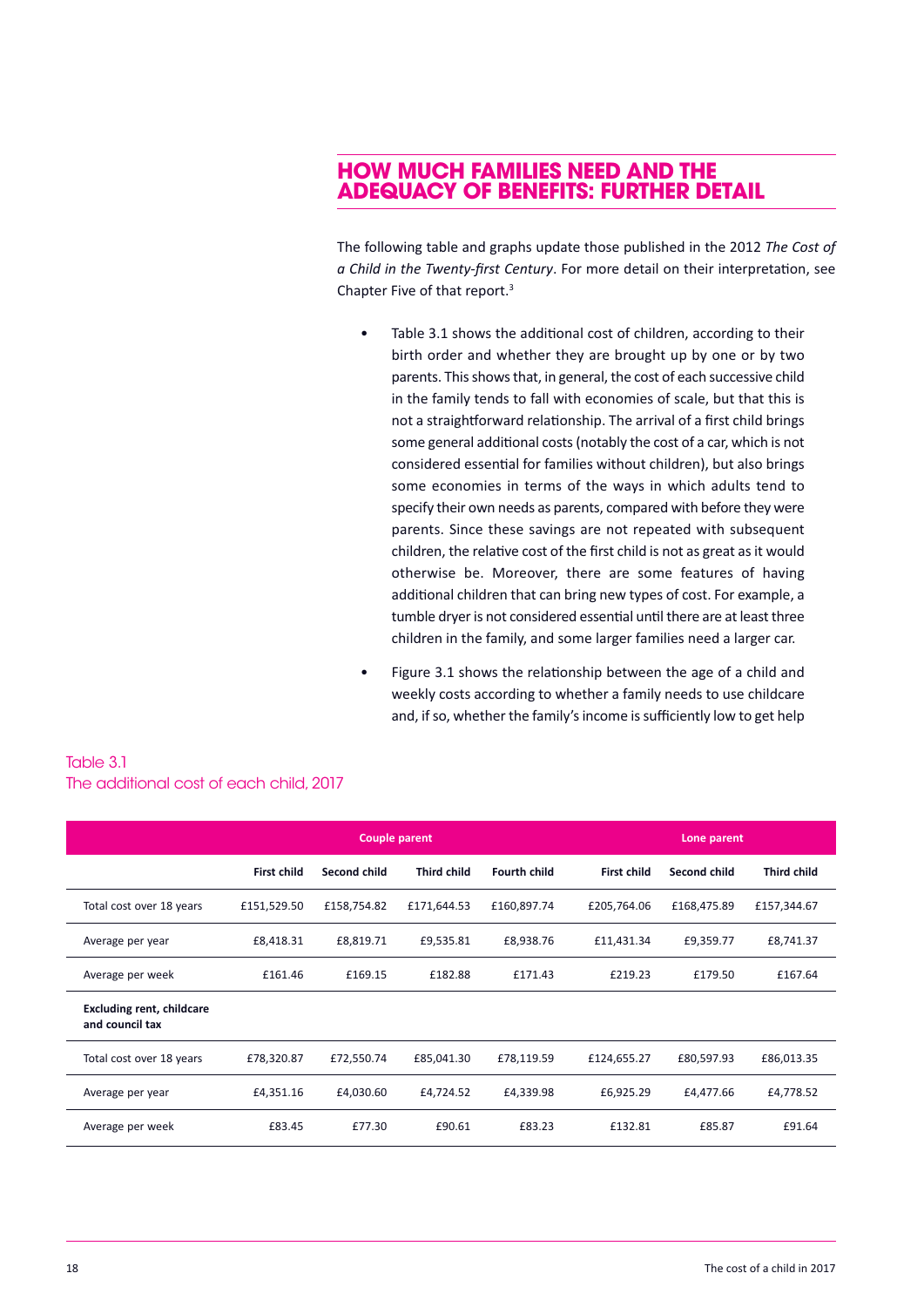paying for it through tax credits. This graph shows that, for families paying for all of their childcare costs, the cost of children is greatest when they are youngest, while for those without childcare costs, the reverse is true. Tax credits help even out the cost of a child over the lifecycle, by giving working families on low incomes support with childcare. This means that with tax credits, net childcare bills when children are in their early years are similar in scale to the additional cost of feeding, clothing and in other ways providing for children at secondary school. For those on universal credit, which pays up to 85 per cent of childcare costs rather than 70 per cent under tax credits, net costs are more tilted towards higher ages. (Note that the jump in costs shown at the age of 11 in Figure 3.1 is due to the simplified assumption that day-to-day costs are the same for any child aged 5–11 and the same for any child aged 11– 18, so the increased cost of a secondary school child comes all at once. On the other hand, a schoolchild's childcare needs are assumed to continue until age 14, so there are three years when both of these costs combine. In reality, changes are likely to be more gradual, but it is reasonable to assume that the growing cost of a child at secondary school will start to kick in before the expense of childcare ceases.)





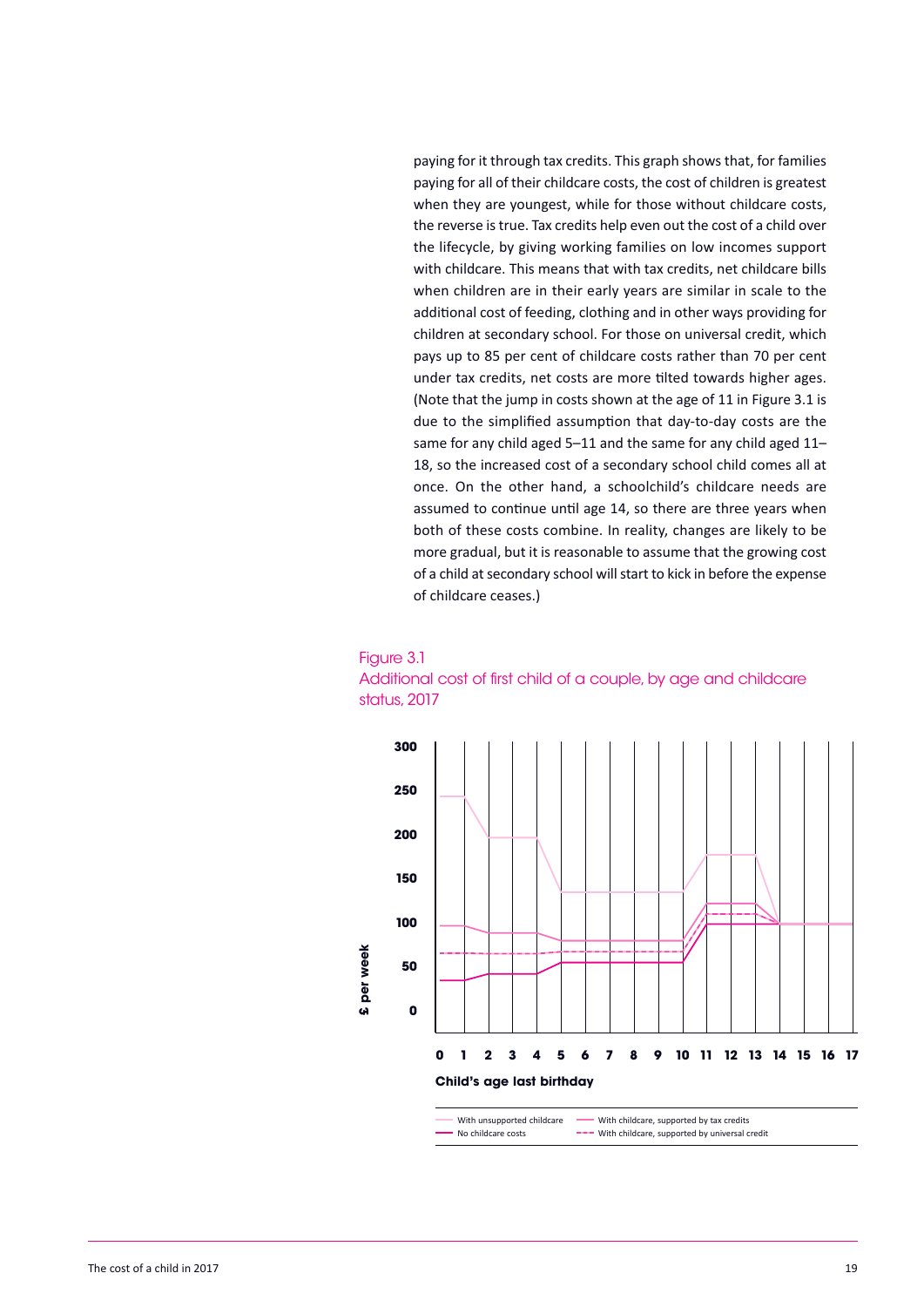#### Figure 3.2

Cumulative weekly costs and benefit entitlement for successive children, non-working families, 2017



**single adult**



\*except the portion of council tax not covered by benefits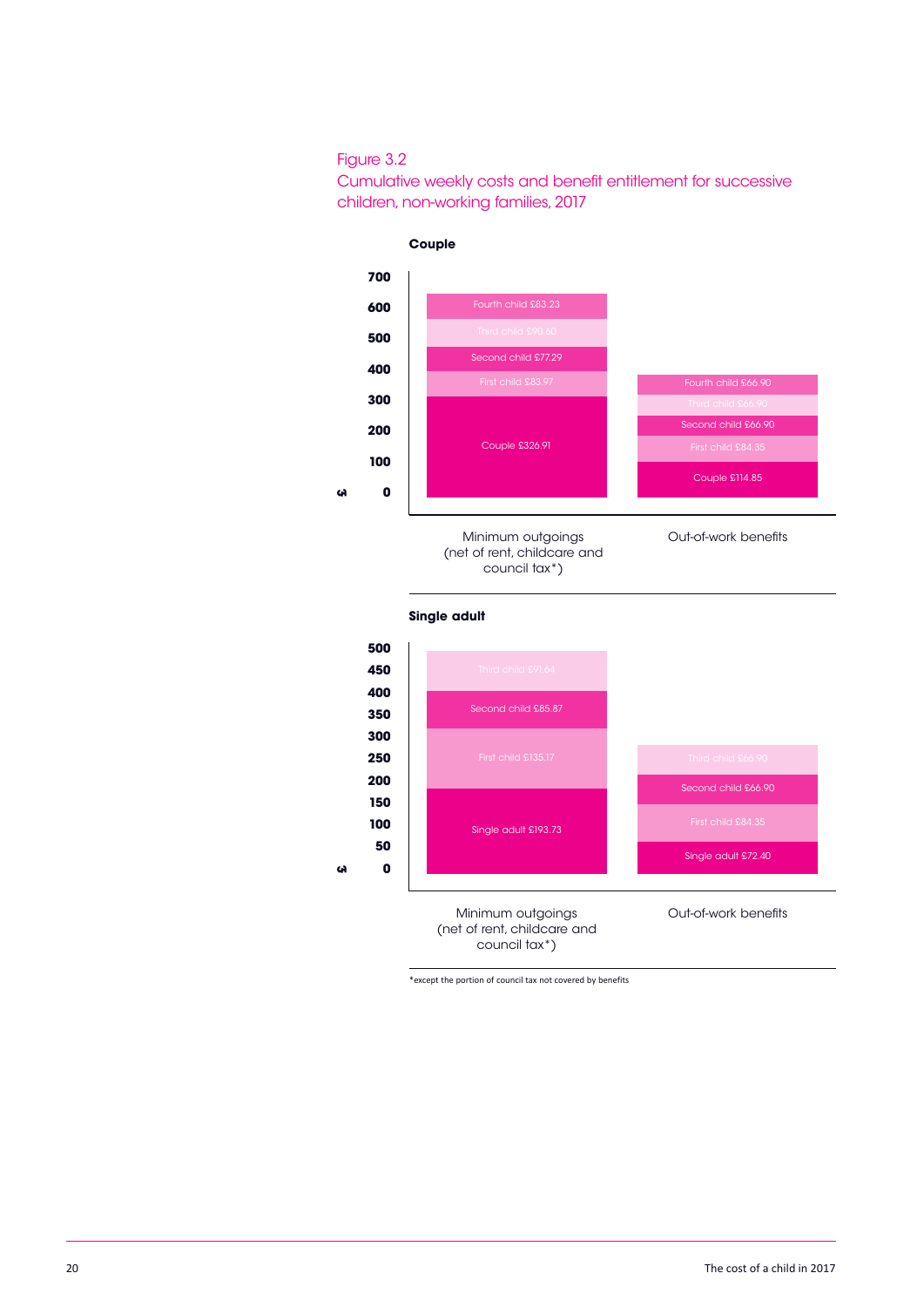



Note: Combined bars show minimum spending requirements, net of rent, childcare and council tax.

• Figures 3.2 and 3.3 show how much the state contributes to the cost of a child, in the case of families without any income from work. Figure 3.2 shows that benefit entitlement is more generous, compared to costs, for children than for adults. For the first child of a couple, additional benefits very slightly exceed additional cost. For other examples shown here, additional benefits for children are between 62 per cent and 86 per cent of additional costs; still much higher than for adults, where it is well under a half. This means that a family with children has a greater percentage of their costs covered by benefits than those without. However, as shown in Figure 3.3, having additional children increases the shortfall, in absolute terms, between benefit income and needs, with the exception of the first child of a couple.

#### **Notes**

- 1. See D Hirsch, *The Cost of a Child in 2016*, Child Poverty Action Group, 2016
- 2. For details see M Padley and D Hirsch, *A Minimum Income Standard for the United Kingdom in 2017*, Joseph Rowntree Foundation, 2017
- 3. D Hirsch, L Sutton and J Beckhelling, *The Cost of a Child in the Twenty-first Century*, Child Poverty Action Group, 2012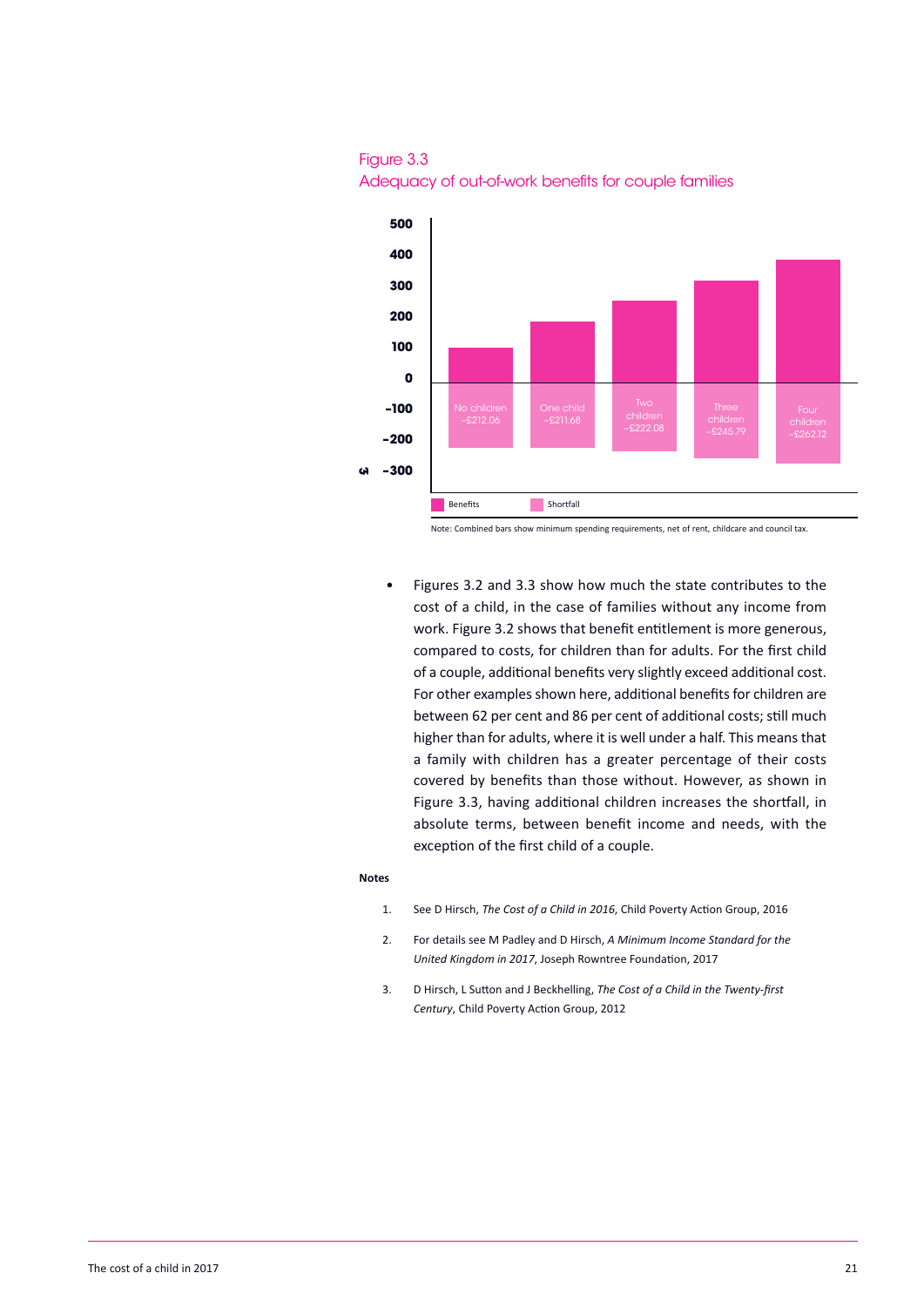## <span id="page-21-0"></span>**FOUR the impact of benefit cuts**

working-age benefits, for families both in and out of work, have been subject to persistent and multi-faceted cuts over the past few years. some of these cuts are highly selective – eg,the benefit cap targets those with the highest benefits, due to factors such as household size and housing costs. Others hit all families – most notably, the freeze in child benefit and tax credit levels and the abolition over time of the child tax credit family element. In 2017, two important general cuts and one major selective cut started to take effect.

- The freeze on benefits, first implemented in 2016, started to have significant impacts on the ability of families to make ends meet, as prices started to rise after a period of stability.
- The removal of the family element, received by all families receiving child tax credit (which include 7.3 million of the country's 12.9 children<sup>1</sup>) and in most cases worth over  $£500$  a year, started to take effect in 2017. It is being implemented only for 'new families' – ie, those whose oldest child was born on or after 6 April 2017.
- The limit of child tax credit entitlements to two children (with some exceptions<sup>2</sup>), severely reducing the income of around 3 million children in larger families. This policy also only comes in with 'new families', affecting those with a third or subsequent child born on or after 6 April 2017.<sup>3</sup> Thus, rather than making individual families worse off, it makes future support for the family types affected far more frugal. From 1 November 2018, this limit will also apply to all new claims for universal credit.

There has been widespread reporting and analysis on the overall impact of benefit cuts, and child poverty is forecast to rise sharply in the next few years.<sup>4</sup> But how and when are these cuts going to impact particular types of family, and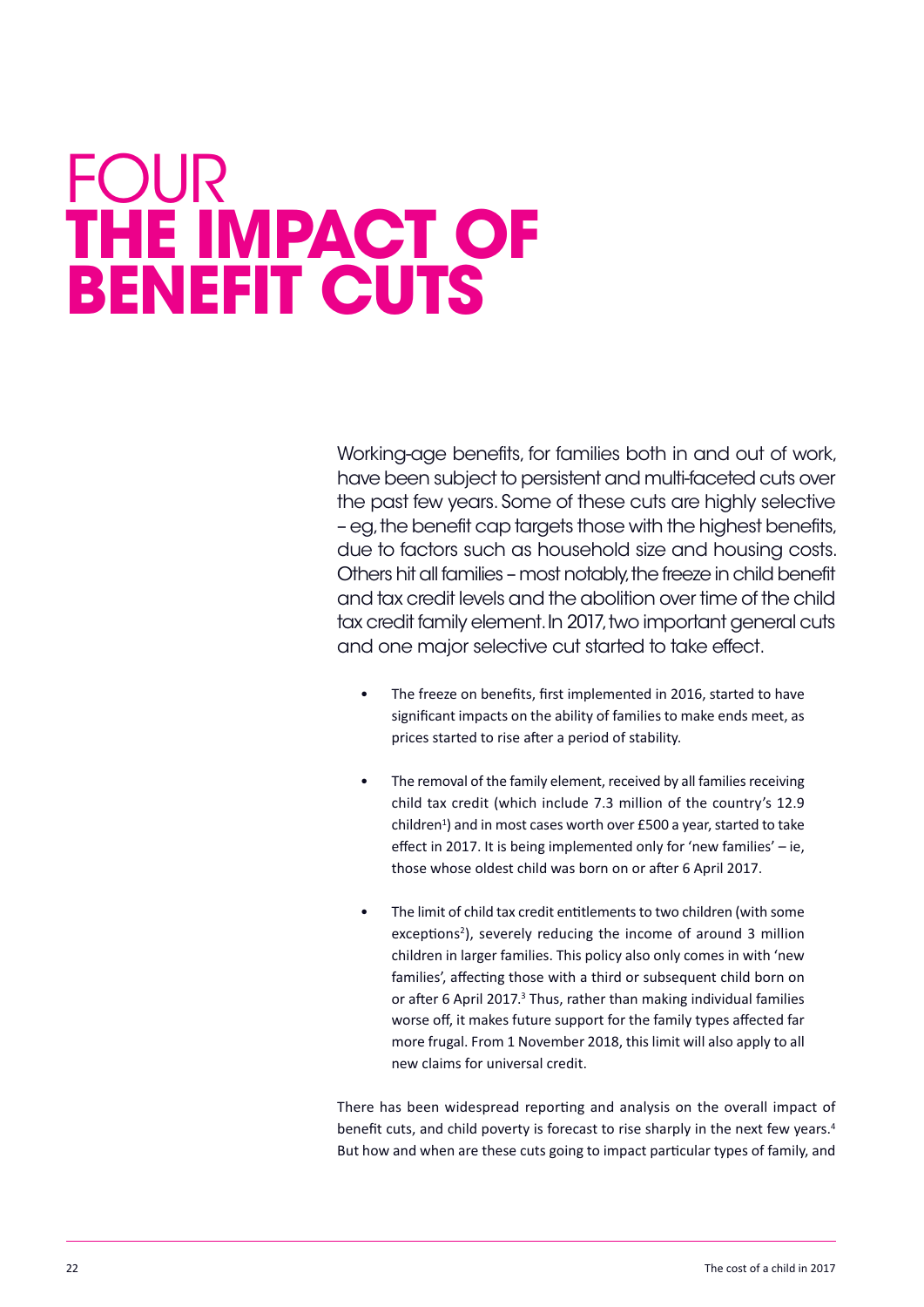#### Table 4.1: The effect of cuts on children's benefits, relative to the cost of a child

| <b>Policy</b>                                                                       | <b>Effect and timing</b>                                                                                                                                                                                                                                                | Reduction in children's benefits relative to children's costs (weekly,<br>excluding rent and childcare; average for all ages, couple family) |                                                                                            |                                                                                           |  |
|-------------------------------------------------------------------------------------|-------------------------------------------------------------------------------------------------------------------------------------------------------------------------------------------------------------------------------------------------------------------------|----------------------------------------------------------------------------------------------------------------------------------------------|--------------------------------------------------------------------------------------------|-------------------------------------------------------------------------------------------|--|
|                                                                                     |                                                                                                                                                                                                                                                                         | <b>First child</b><br>(cost £84.45)                                                                                                          | Second child<br>(cost £77.30)                                                              | <b>Third child</b><br>(cost £90.60)                                                       |  |
| Benefits rising slower<br>than inflation                                            | Benefits, tax credits and universal credit<br>rose by 1% from 2013 to 2015 and zero<br>at least until 2019. Benefits will have risen<br>by 3% between 2012 and 2019, while<br>prices are projected to have risen by 12%.                                                | £7.30 real-terms<br>reduction in children's<br>benefits = $9\%$ of cost<br>of first child                                                    | £5.80 real-terms<br>reduction in children's<br>benefits = $7\%$ of cost<br>of second child | £5.80 real-terms<br>reduction in children's<br>benefits = $6\%$ of cost<br>of third child |  |
| Loss of family<br>element of child tax<br>credit and universal<br>credit equivalent | Applies to families with oldest child born<br>on or after 6 April 2017. Some families<br>could therefore continue to get family<br>element until 2035 under present policy.                                                                                             | Loss of $£10.45 = 12%$<br>of cost of first child                                                                                             |                                                                                            |                                                                                           |  |
| 'Two-child limit' on<br>child tax credit and<br>universal credit<br>entitlements    | Applies to third or subsequent children<br>born on or after 6 April 2017. Some<br>families with existing awards will continue<br>to get additions for such children until<br>early 2030s under present policy.                                                          |                                                                                                                                              |                                                                                            | Loss of £53.20 child tax<br>$credit = 59\%$ of cost<br>of third child*                    |  |
| Benefit cap                                                                         | Reduction from £500 to £384 a week<br>outside London since 2016 means a couple<br>with three children with social rent is hit<br>by cap for first time: in 2017, social rent of<br>£91 reduces housing benefit by £39 a<br>week, leaving less to cover post-rent costs. |                                                                                                                                              |                                                                                            | Loss of $£39 = 43\%$ of<br>cost of third child*                                           |  |

\*Note that in the examples shown, where benefits are reduced through the 'two-child limit', they would not be high enough to hit the benefit cap, so these two losses are alternatives rather than being simultaneous.

> how will this affect their ability to cover the cost of bringing up children? The following analysis summarises the impact of current benefit cuts in this framework.

> Table 4.1 gives an overview of four key benefit cuts presently in the process of implementation.

> Of the four cuts shown in Table 4.1, all but the last one, the benefit cap, will affect both working and non-working households. Under universal credit, the amount lost by a working family will, in those three cases, be the same as those on outof-work benefits. It is also worth noting that working families with childcare costs will potentially benefit from the higher rate of reimbursement of these costs under universal credit (85 per cent) than under working tax credit (70 per cent), and from the increase in 'free' childcare hours for three and four year olds (from 15 to 30 hours) later this year.

> The figures in Table 4.1 show the impact on the ability of families to cover the cost of a child, bearing in mind that most families affected had too little to cover this cost even before the cuts. The first row of the table shows how the **benefit**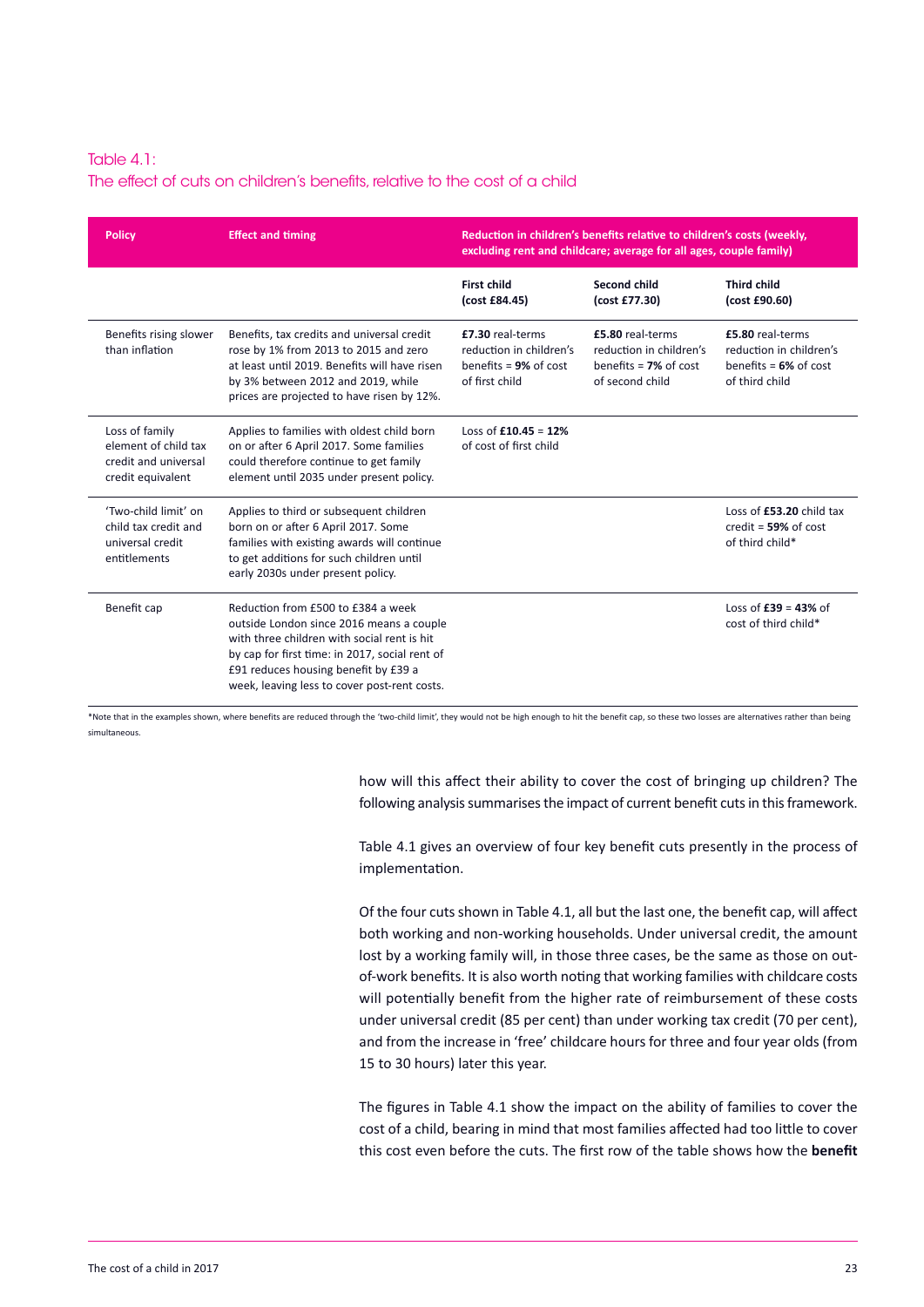**freeze** is gradually eroding the adequacy of children's benefits, requiring families to find between an additional 6 per cent and 9 per cent of children's costsin 2019 compared to 2012. Initially, the impact of this freeze was limited by relatively low inflation: CPI inflation was zero in 2015 and 0.7 per cent in 2016. Since then, inflation has picked up, rising to 2.9 per cent in May 2017, and is forecast by the Office for Budget Responsibility to remain at over 2 per cent throughout the forecast period (up to early 2022).

The longer the freeze goes on, the more severe the erosion of the buying power of children's benefits will become. Moreover, for new families, the l**oss of the family element** of CTC will further reduce support by an amount equivalent to 12 per cent of the cost of the first child.

The effects of the '**two-child limit**' and (for out-of-work families) the **benefit cap** are much more severe. The former will create an additional shortfall for larger families worth over half the cost of bringing up a third child. More specifically, the maximum a family can obtain to cover the £90 cost of this child will be reduced from £66.90 to £13.70 – since the only remaining entitlement for a third orsubsequent child will be child benefit. For a three-child family outside London in social housing, the benefit cap already reduces out-of-work benefits by around £40. In this case, the withdrawal of the third child's child tax credit of £53.20 will reduce benefit income to below the level that it is capped, so the cap will no longer apply. On the other hand:

- A couple with three children with a private rent of £142 a week (the average lower quartile rent for a three bedroom rental in regions outside London<sup>5</sup>) would still exceed the benefit cap by £37.20: this reduction will be additional to the £53.20 benefits loss. The total loss of £90.40 is almost exactly the same amount as the total needed for the third child.
- For a couple with four children, with the youngest two born on or after 6 April 2017, the CTC reduction would double to £106.40. Such a family would only lose additional money from the benefit cap if rent outside London is at least £158 a week.

Figure 4 considers how these factors combined will affect disposable family income relative to costs in the next five years, as well as how they have done so between 2016 and 2017. It considers the case of non-working families. For working families, the effect of the policies shown on income changes will be identical under universal credit – eg, the loss of the family element of £10.45 a week (called the 'first child supplement' in universal credit) will eventually reduce all entitlements by this amount, including working families whose benefits are being 'tapered'. Overall, working incomes are higher than shown, and hence overall shortfalls lower, but the change will be identical. The exception is the effect of the benefit cap, which does not apply to working families, and this effect is only shown as a supplementary section of the shortfall bars, where applicable. Note that the income projections made here are based on a continuation of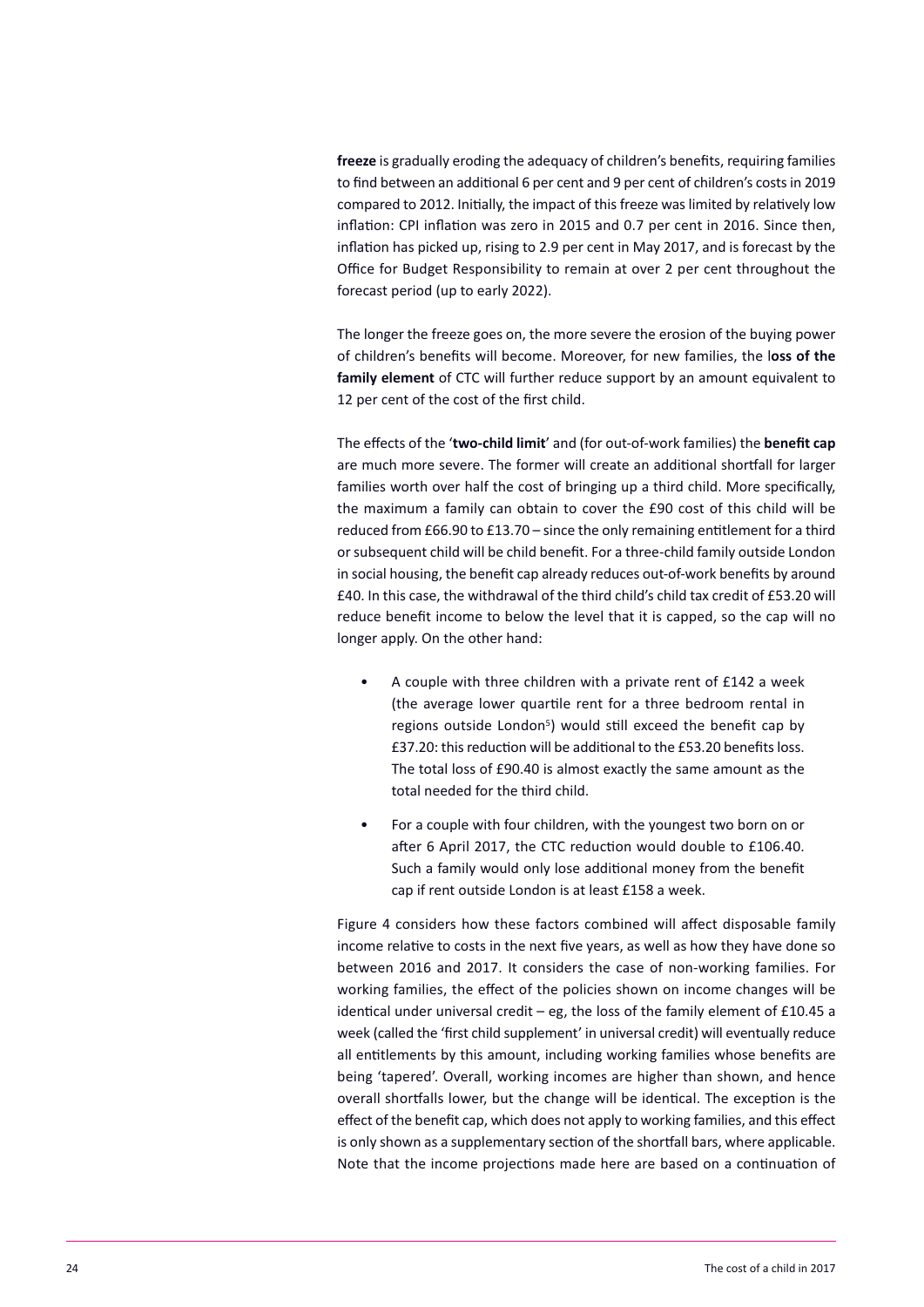current policy, including the benefits freeze. This freeze currently applies until 2019, and it is not yet known if it will be continued after that date. The projections assume inflation will revert to 2 per cent a year from 2019, in line with its official target, but if minimum costs rise faster or slower than this, the effect of the freeze will be more or less severe.

Several important observations emerge from Figure 4.

- Shortfalls in benefits will grow steadily in all cases if the benefits freeze continues.
- Families with younger children will, in addition, start seeing lower benefits due to the abolition of the family element and the 'twochild limit' in the next few years. For example, Figures 4a and 4e show that in 2020 there will be an additional drop in entitlements for families with an oldest child aged three and Figures 4c and 4g show that this will be the case in 2022 for families with an oldest child aged five. These are all cases of families whose first child was born after April 2017. A steeper drop for a family whose third child was born this year, compared to a three-child family last year, is shown on the left of Figures 4c and 4g.
- Families with older children will not see the same additional cuts in the period under review, because (unless policy is changed) they will continue for some years to be entitled to the family element and benefits for the third child as a result of children having been born before April 2017. However, note that because the cost of a child (other than childcare) rises with age, these family types already have shortfalls considerably larger than families with younger children. Over the longer term, as families with children born after 2017 grow older, it will become even harder to cope on benefits that have been reduced. For example, the cost of a third child increases from £66 a week for a baby to £105 for a secondary school child – making even more severe over time the implications of cutting third-child benefits from £66.90 (child tax credit plus child benefit) to £13.70 (child benefit only).

#### **Notes**

- 1. HMRC, *Child and Working Tax Credits Statistics, UK Finalised Annual Awards in 2015–16*, 2017
- 2. Author estimate from HMRC, *Child and Working Tax Credits Statistics, UK Finalised Annual Awards in 2015–16*, 2017
- 3. See www.cpag.org.uk/content/ask-cpag-online-what-are-exceptions
- 4. A Hood and T Waters, *Living Standards, Poverty and Inequality in the UK: 2016–17 to 2021–22*, Institute of Fiscal Studies, 2017
- 5. Valuation Office Agency, 2017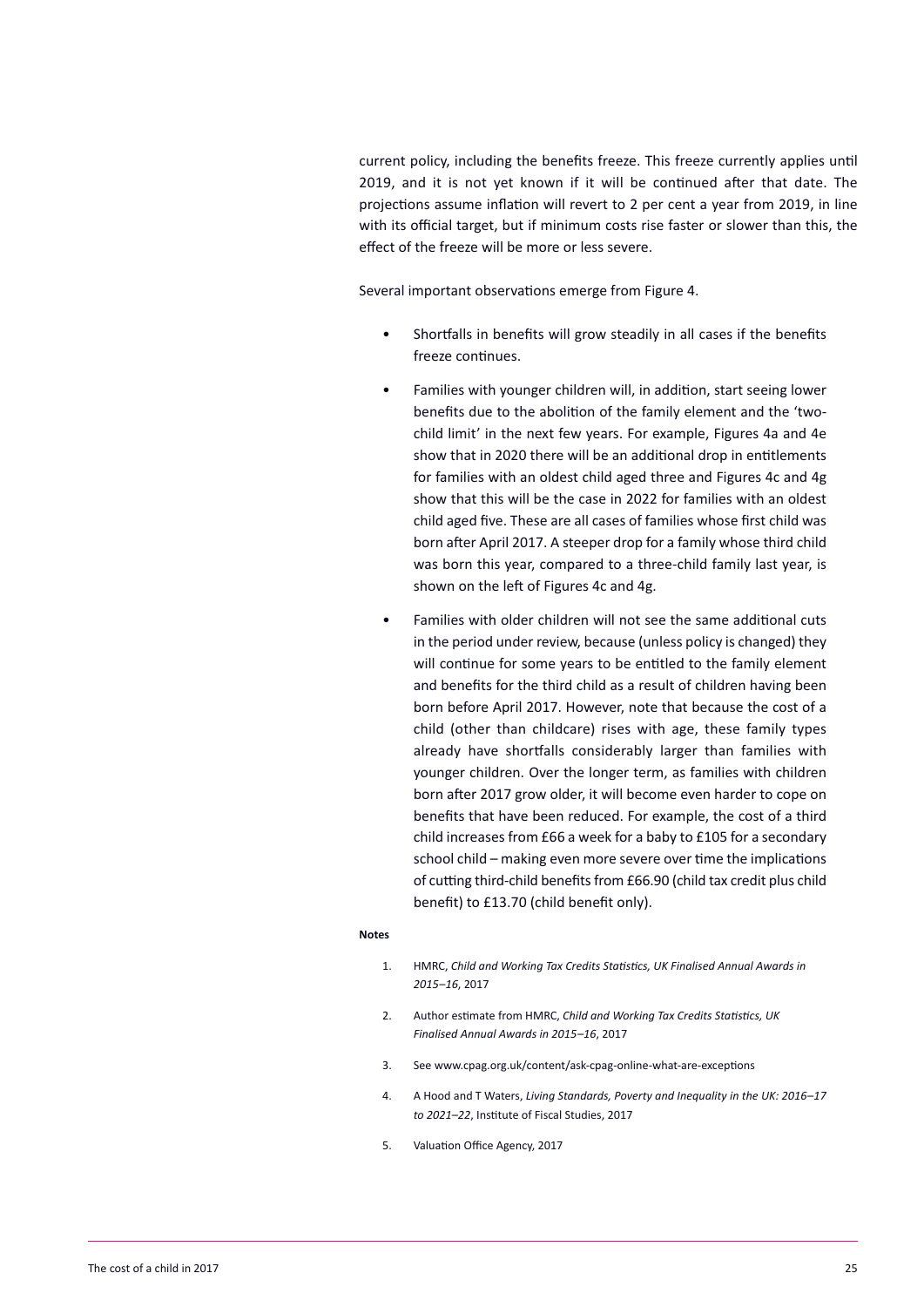#### Figure 4

Family costs compared to family benefits, 2016-22 under current policies, weekly, for non-working family (working families on universal credit will experience the same changes in benefit level, other than benefit cap)



**a: couple, 2 younger children (aged 0 and 3)**



#### **b: couple, 2 older children (aged 10 and 14)**

**c: couple, 3 younger children (aged 0, 3 and 5)**



**d: couple, 3 older children (aged 10, 12 and 14)**

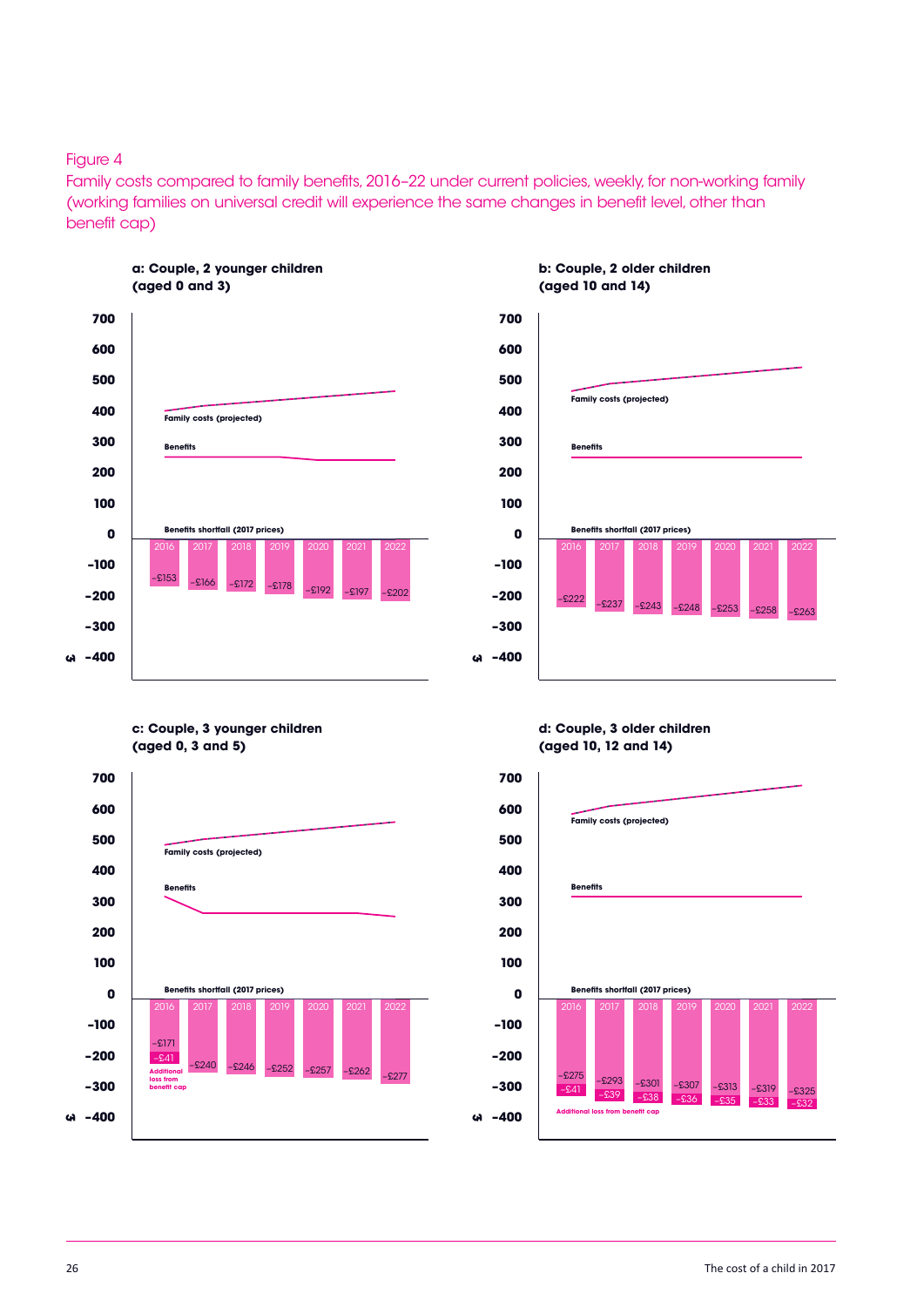

**e: lone parent, 2 younger children (aged 0 and 3)**



**f: lone parent, 2 older children (aged 10 and 14)**

**g: lone parent, 3 younger children (aged 0, 3 and 5)**



**h: lone parent, 3 older children (aged 10, 12 and 14)**

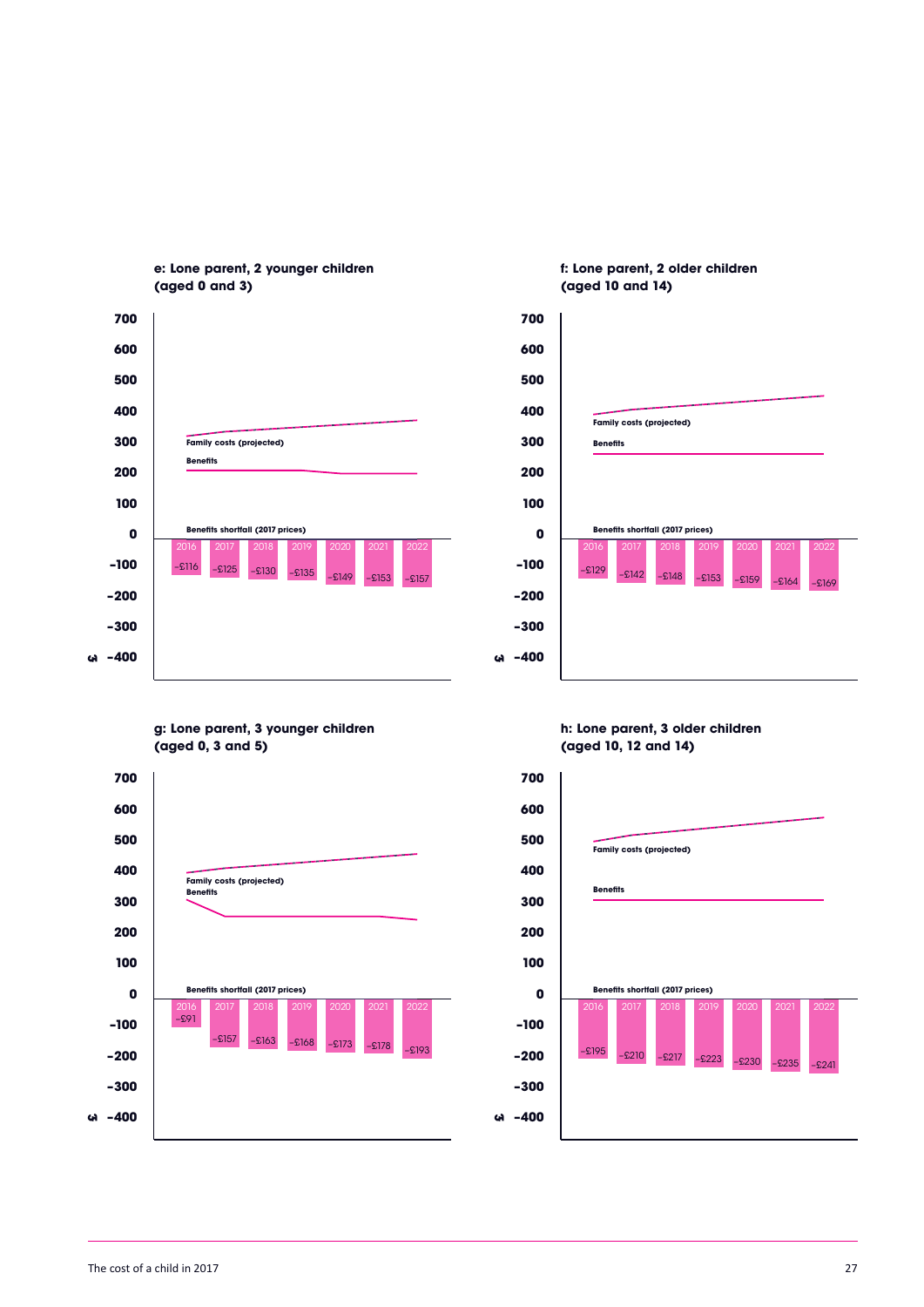# <span id="page-27-0"></span>**FIVE conclusion**

After a short period of price stability, the cost of a child is once again starting to rise. For the first time in post-war history, these cost increases are not being matched by increases in support given to families from the state. While this policy persists, the struggle that low-income families face to make ends meet will become steadily harder.

At the same time as this incremental deterioration in family support, additional cuts are hitting various families at different times. Some are only affecting newly created families, so could potentially continue to come on stream over the next two decades. Others, such as the benefit cap, are already limiting families' incomes to well below the level that they need to meet the cost of children.

These cuts are particularly painful for non-working families, who already have little over half what they need to cover family costs. For them, the 'safety net' of means-tested support no longer merits this name, since it does not offer the safety of an income capable of covering essentials. Families unable to cover their costs on benefits must either undergo serious hardship, fall back on the help of their families or go into debt.<sup>1</sup> Working families on low earnings often face similar choices, and are being hit by the same set of cuts as outlined for non-working families in this report. Several measures can potentially offset these cuts for those in work: the increase in support for childcare, the raising of tax allowances and increases in the minimum wage. However, none of these measures are proving adequate to reverse the effects of benefit cuts,<sup>2</sup> partly because they are not well targeted on low-income families.

The lesson from this evidence is that selective measures to help struggling families will not succeed in doing so if set against a backdrop of general and specific cuts in benefits, tax credits and universal credit. In the 2017 autumn Budget, any policies to improve family incomes will lack credibility if the benefits freeze persists. This makes the next few months a crucial test of whether commitments to help those who have been worst hit by hard economic times are anything more than warm words.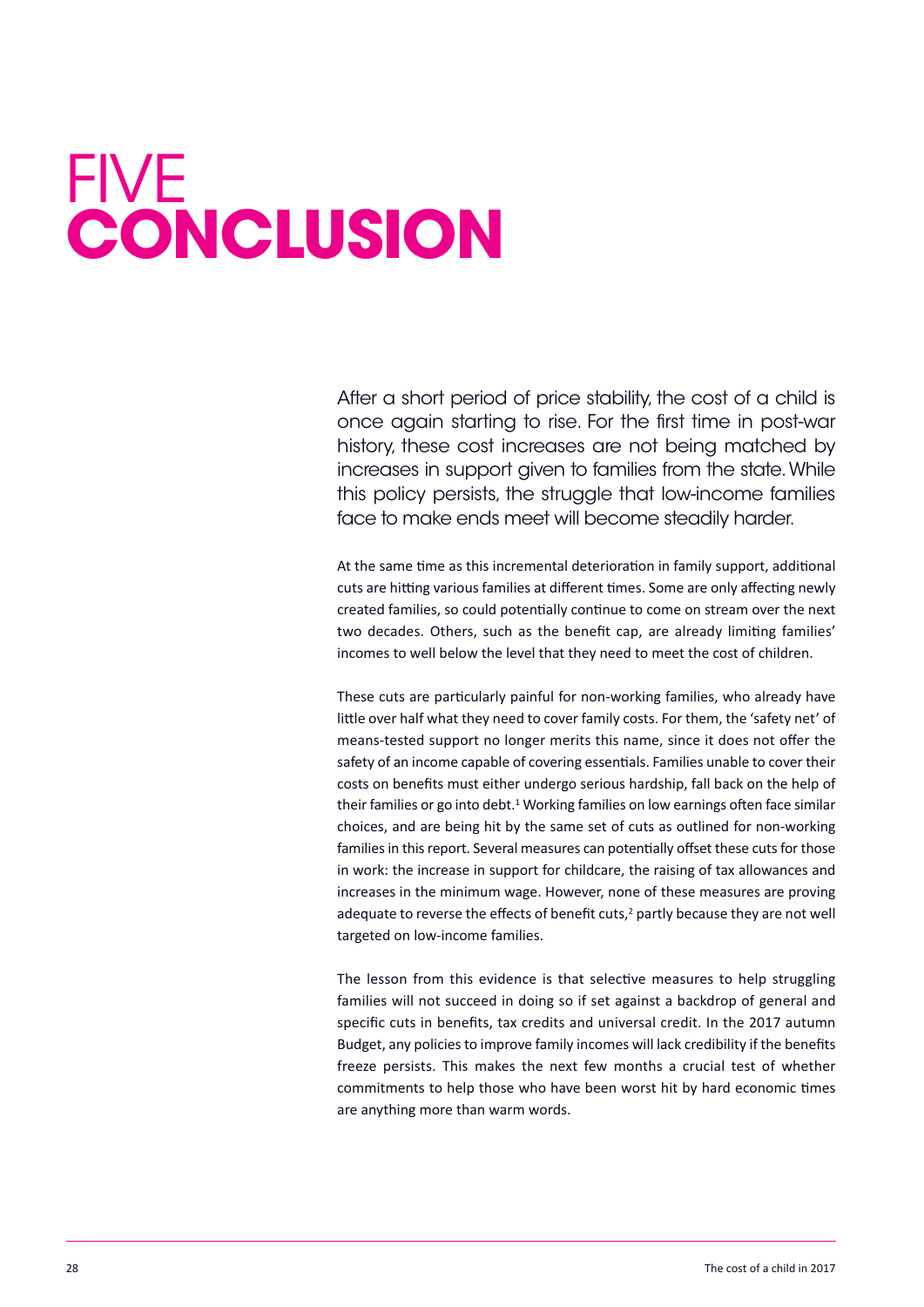#### **Notes**

- 1. K Hill, A Davis, D Hirsch and L Marshall, *Falling Short: the experiences of families living below the Minimum Income Standard*, Joseph Rowntree Foundation, 2016
- 2. M Padley and D Hirsch, *A minimum income standard for the United Kingdom in 2017*, Joseph Rowntree Foundation, 2017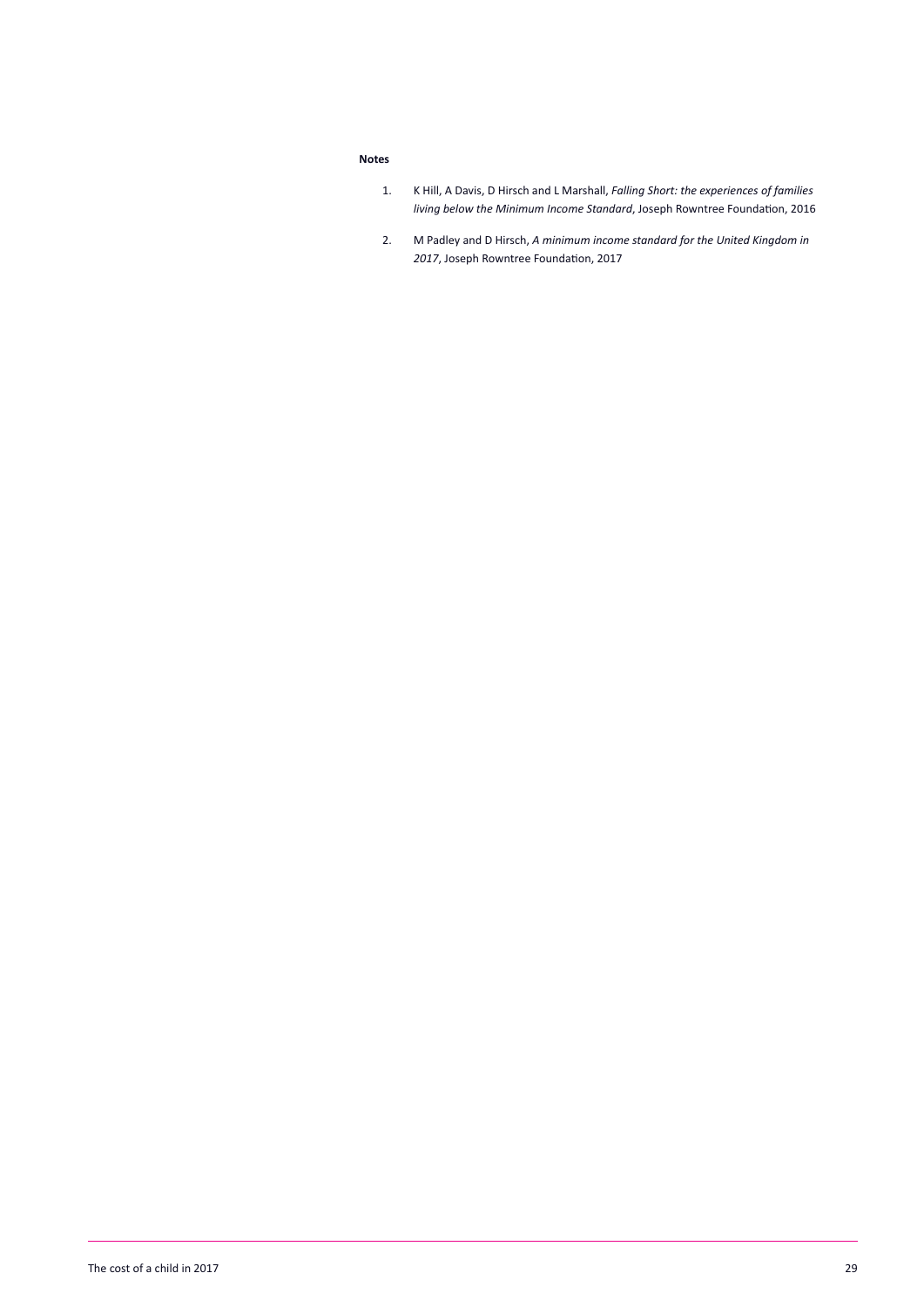## <span id="page-29-0"></span>**APPENDIX the main calculations**

The following table sets out the basis for the cost of a child calculation.

#### Table A1 Additional costs 2017, £ per week

| 1. Excluding childcare,<br>rent and council tax | Couple             |              |                    |                     | Lone parent        |              |                    |
|-------------------------------------------------|--------------------|--------------|--------------------|---------------------|--------------------|--------------|--------------------|
| Age last birthday                               | <b>First child</b> | Second child | <b>Third child</b> | <b>Fourth child</b> | <b>First child</b> | Second child | <b>Third child</b> |
| $\mathbf 0$                                     | 50.12              | 47.69        | 65.90              | 50.23               | 99.49              | 48.07        | 55.85              |
| $\mathbf{1}$                                    | 50.12              | 47.69        | 65.90              | 50.23               | 99.49              | 48.07        | 55.85              |
| $\overline{2}$                                  | 57.95              | 55.54        | 73.71              | 58.13               | 107.31             | 55.93        | 63.66              |
| 3                                               | 57.95              | 55.54        | 73.71              | 57.74               | 107.31             | 55.93        | 63.66              |
| 4                                               | 57.95              | 55.54        | 73.71              | 57.74               | 107.31             | 55.93        | 63.66              |
| 5                                               | 71.28              | 61.21        | 79.29              | 63.52               | 120.65             | 61.60        | 69.24              |
| 6                                               | 71.28              | 61.21        | 79.44              | 64.94               | 120.65             | 61.60        | 69.39              |
| $\overline{7}$                                  | 71.28              | 61.21        | 79.44              | 64.94               | 120.65             | 61.60        | 69.39              |
| 8                                               | 71.28              | 62.03        | 80.26              | 64.26               | 120.65             | 62.41        | 70.21              |
| 9                                               | 71.28              | 62.03        | 80.26              | 64.26               | 120.65             | 62.41        | 70.21              |
| 10                                              | 71.28              | 62.03        | 80.26              | 122.80              | 120.65             | 62.41        | 70.21              |
| 11                                              | 114.32             | 104.57       | 124.27             | 124.27              | 163.69             | 104.96       | 114.22             |
| 12                                              | 114.32             | 104.57       | 124.27             | 104.57              | 163.69             | 104.96       | 114.22             |
| 13                                              | 114.32             | 104.57       | 104.57             | 104.57              | 163.69             | 104.96       | 104.96             |
| 14                                              | 114.32             | 104.57       | 104.57             | 104.57              | 163.69             | 104.96       | 104.96             |
| 15                                              | 114.32             | 113.80       | 113.80             | 113.80              | 163.69             | 163.30       | 163.30             |
| 16                                              | 114.32             | 113.80       | 113.80             | 113.80              | 163.69             | 163.30       | 163.30             |
| 17                                              | 114.32             | 113.80       | 113.80             | 113.80              | 163.69             | 163.30       | 163.30             |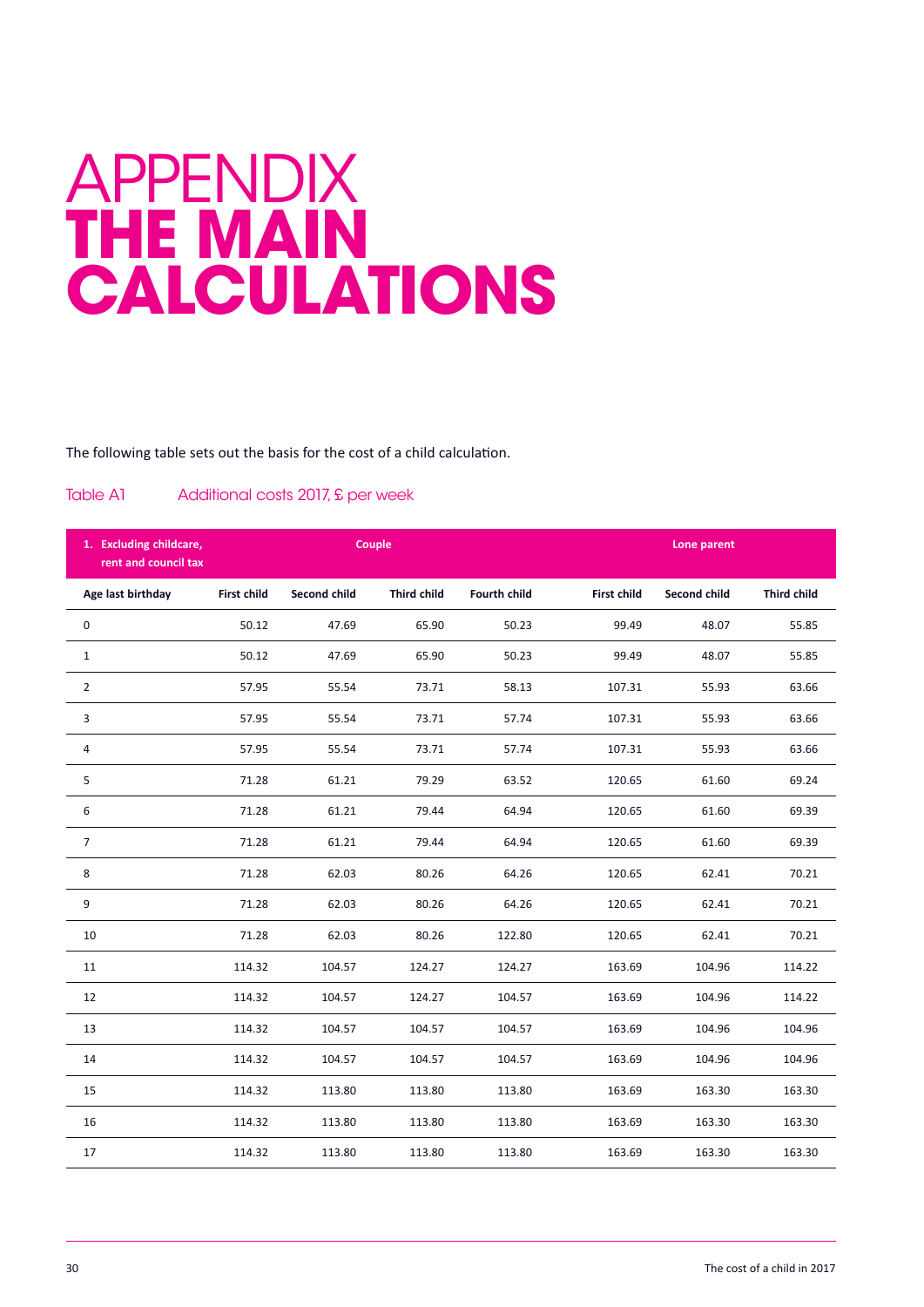| 2 Including childcare, | Couple             |                     |                    |                     | rent and council tax |                     |                    |  | Lone parent |  |
|------------------------|--------------------|---------------------|--------------------|---------------------|----------------------|---------------------|--------------------|--|-------------|--|
| Age last birthday      | <b>First child</b> | <b>Second child</b> | <b>Third child</b> | <b>Fourth child</b> | <b>First child</b>   | <b>Second child</b> | <b>Third child</b> |  |             |  |
| 0                      | 249.30             | 263.85              | 275.99             | 260.32              | 307.08               | 264.24              | 265.94             |  |             |  |
| $\mathbf{1}$           | 249.30             | 263.85              | 275.99             | 260.32              | 307.08               | 264.24              | 265.94             |  |             |  |
| $\overline{2}$         | 202.15             | 216.74              | 228.83             | 213.25              | 259.93               | 217.13              | 218.78             |  |             |  |
| 3                      | 202.15             | 216.74              | 228.83             | 212.86              | 259.93               | 217.13              | 218.78             |  |             |  |
| 4                      | 202.15             | 216.74              | 228.83             | 212.86              | 259.93               | 217.13              | 218.78             |  |             |  |
| 5                      | 139.80             | 146.72              | 158.73             | 142.96              | 197.59               | 147.11              | 148.68             |  |             |  |
| 6                      | 139.80             | 146.72              | 158.87             | 144.38              | 197.59               | 147.11              | 148.83             |  |             |  |
| $\overline{7}$         | 139.80             | 146.72              | 158.87             | 144.38              | 197.59               | 147.11              | 148.83             |  |             |  |
| 8                      | 139.80             | 147.54              | 159.69             | 143.70              | 197.59               | 147.93              | 149.64             |  |             |  |
| 9                      | 139.80             | 147.54              | 159.69             | 143.70              | 197.59               | 147.93              | 149.64             |  |             |  |
| 10                     | 139.80             | 147.54              | 159.69             | 122.80              | 197.59               | 147.93              | 149.64             |  |             |  |
| 11                     | 182.85             | 190.09              | 203.70             | 203.70              | 240.63               | 190.48              | 114.22             |  |             |  |
| 12                     | 182.85             | 190.09              | 203.70             | 190.09              | 240.63               | 190.48              | 114.22             |  |             |  |
| 13                     | 182.85             | 190.09              | 190.09             | 190.09              | 240.63               | 190.48              | 111.04             |  |             |  |
| 14                     | 103.41             | 103.41              | 190.09             | 190.09              | 161.19               | 111.04              | 111.047            |  |             |  |
| 15                     | 103.41             | 103.41              | 103.41             | 103.41              | 161.19               | 161.19              | 161.19             |  |             |  |
| 16                     | 103.41             | 103.41              | 103.41             | 103.41              | 161.19               | 161.19              | 161.19             |  |             |  |
| 17                     | 103.41             | 103.41              | 103.41             | 103.41              | 161.19               | 161.19              | 161.19             |  |             |  |